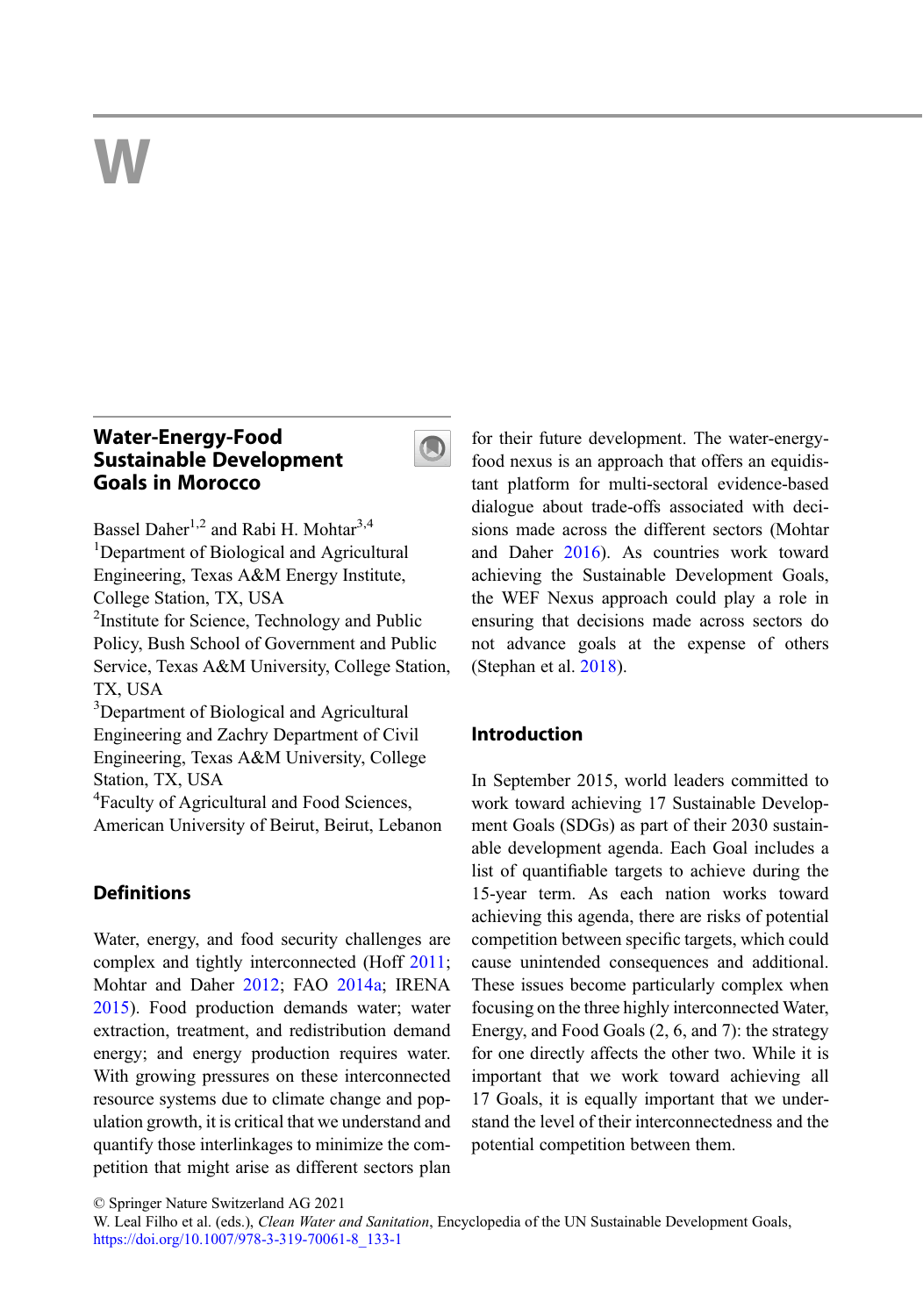The challenges facing water, food, and energy resource systems are tightly interconnected (Fig. [1](#page-2-0)). One of the main gaps identified in this growing body of literature is the need for holistic, integrative evaluation of different resource strategies (Biggs et al. [2015](#page-16-0)). Quantitative assessment tools can play a major role in providing insights regarding the trade-offs associated with possible future pathways by informing policy and investor decisions (ICSU [2017](#page-16-0)). Tools that cover various aspects of the interconnected resource systems exist in the literature and can be used and customized to address specific resource hotspots (Albrecht et al. [2018;](#page-16-0) Stephan et al. [2018;](#page-17-0) Beisheim [2013;](#page-16-0) Bizikova et al. [2014;](#page-16-0) Boelee et al. [2014](#page-16-0); Brandi et al. [2013](#page-16-0); ESCWA [2015;](#page-16-0) FAO [2014a](#page-16-0), [2014b](#page-16-0); Hoff [2011](#page-16-0)).

Quantitative tools play an important role in highlighting the trade-offs associated with different pathways toward achieving the SDGs. This chapter explores the role of such tools within the context of Morocco as a case study. In the face of increasing stresses – rapidly growing populations and cities, climate change, and booming industrial sector, particularly its phosphate industry – Morocco recently announced several national plans for better managing its water, energy, and food systems. This entry starts by demonstrating the interconnections between SDGs 2, 6, 7 and the role of quantitative tools in assessing the impact of the water targets upon the food and energy targets in Morocco. This is followed by exploring examples of trade-offs for implementing different levels of the proposed water, energy, and food national plans, as well as possible social, policy, technical interventions that carry the potential for reducing existing competition and ensuring more sustainable resource allocation in the three national plans at multiple scales.

#### Why Morocco?

Morocco is a lower middle-income country on the North African coast of the Atlantic Ocean and the Mediterranean Sea (Berkat and Tazi [2006](#page-16-0)). Its major economic sectors are industry (mainly phosphate production), services (tourism), and agriculture (CIA [2015](#page-16-0)). Although agriculture accounts for only 13.8% of the GDP, it employs 40% of the working population (The Columbia Electronic Encyclopedia [2012\)](#page-17-0). As part of its national strategy for agriculture, the Green Morocco Plan for 2010–2020 (Agricultural Development Agency [2008\)](#page-16-0) includes plans to double GDP from agriculture and add 15 million jobs (Al monitor [2014\)](#page-16-0). The plan focuses on increasing olive, citrus, fruit, and vegetable production, while investing in technologies that increase the yields for cereal production and thereby releases agricultural land for potential production of higher value crops. Morocco is a highly water-stressed country with decreasing ground and surface water supplies (FAO Aquastat [2016\)](#page-16-0). Even though agriculture is Morocco's predominant water user, estimates are that only about 15% of Morocco's arable farmland is irrigated, with the remainder dependent on rainfall (USAID [2016\)](#page-17-0). Morocco's high susceptibility to climate change makes it particularly vulnerable in terms of food and water security (El Badraoui and Berdai [2011\)](#page-16-0), and makes it essential that Morocco find other solutions to diversify its water portfolio. Such solutions include investment in alternatives such as desalination, which will also impact the energy sector. Morocco depends primarily on imports for energy: by 2030, the Moroccan Water Strategy aims to increase the quantity of desalinated water to 400 km<sup>3</sup>/year and of treated wastewater to 300 km<sup>3</sup>/year (Abdelhamid [2013;](#page-16-0) African Development Bank [2009;](#page-16-0) FAO Aquastat [2016\)](#page-16-0).

In 2013, Morocco imported 91% of its energy (IEA [2014\)](#page-16-0). In 2010, approximately 30% of energy came from renewable sources; the remaining 70% from fossil fuels (Norton Rose Fulbright [2012](#page-17-0)). Morocco's government estimates future demand for primary energy will triple or quadruple in the next 20 years (M. Anwar and Ben Salem [2011\)](#page-16-0), presenting a challenge to the government, whose current low local energy production fails to meet demand. Through the Morocco Energy Strategy 2030, the country plans a significant increase in dependence on renewable energy, particularly solar and wind. Indeed, Morocco plans, by 2020, a \$13 billion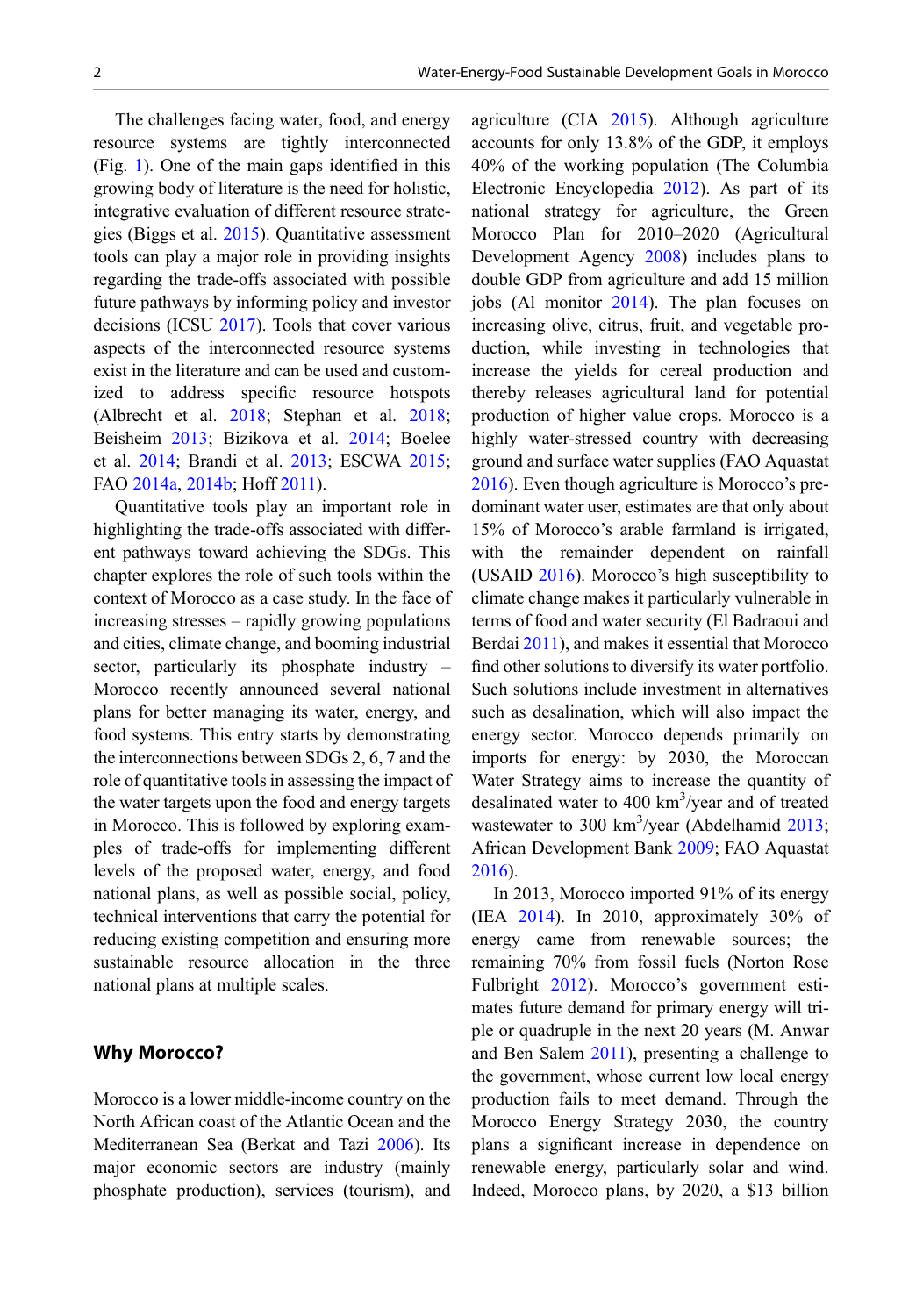<span id="page-2-0"></span>

expansion of wind, solar, and hydroelectric power generation capacity (by 2GW each), through which it will supply 42% of its electricity (Moroccan Energy Ministry MEMEE [2015\)](#page-17-0). According to the UN Population Division (2015), projections for population growth indicate that even the most conservative estimates will lead to growth in population by 2050. The moderate scenario shows an increase of 1.2%, while the high growth scenario exceeds 3%. With over 75% of global phosphate reserves, the heart of agriculture and soil enhancement, Morocco is positioned to play a leading role in contributing to global food security through growth in this industry (OCP [2016\)](#page-17-0). Morocco's 2012 phosphate production represented more than a quarter of the global market share. The country recently launched an ambitious industrial development program of 1.30 billion dollars, which aims to double current mining capacity and triple chemical capacity by 2020. Different stages of phosphate mining and chemical processing require considerable amounts of water, energy, land, and resource inputs. Water recycling and reverse osmosis desalination currently contribute to securing the needed water for these processes,

thereby releasing some of the pressure on scarce freshwater resources. Nevertheless, different water sources come with different energy tags that must be accounted for, especially when around 90% of the energy it consumes is imported.

Morocco's national plans for the coming decade map various targets within the water, energy, and food SDGs. While plans for all three are to achieve important goals, without sufficient coordination consistent with their interdependence, these strategies could lead to potential competition between them. Highlighting possible trade-offs in executing various national plans allows for informed dialogue that will help avoid unintended consequences in implementation of the plans. This need to identify areas of potential overlap and competition is echoed in the summary of the Moroccan voluntary national review of 2016, which explicitly highlights the need to adopt a sectoral approach that "promotes integration and coherence between sectoral development policies" (United Nations [2016](#page-17-0)). The following section presents a tool that provides explicit quantification of the interconnections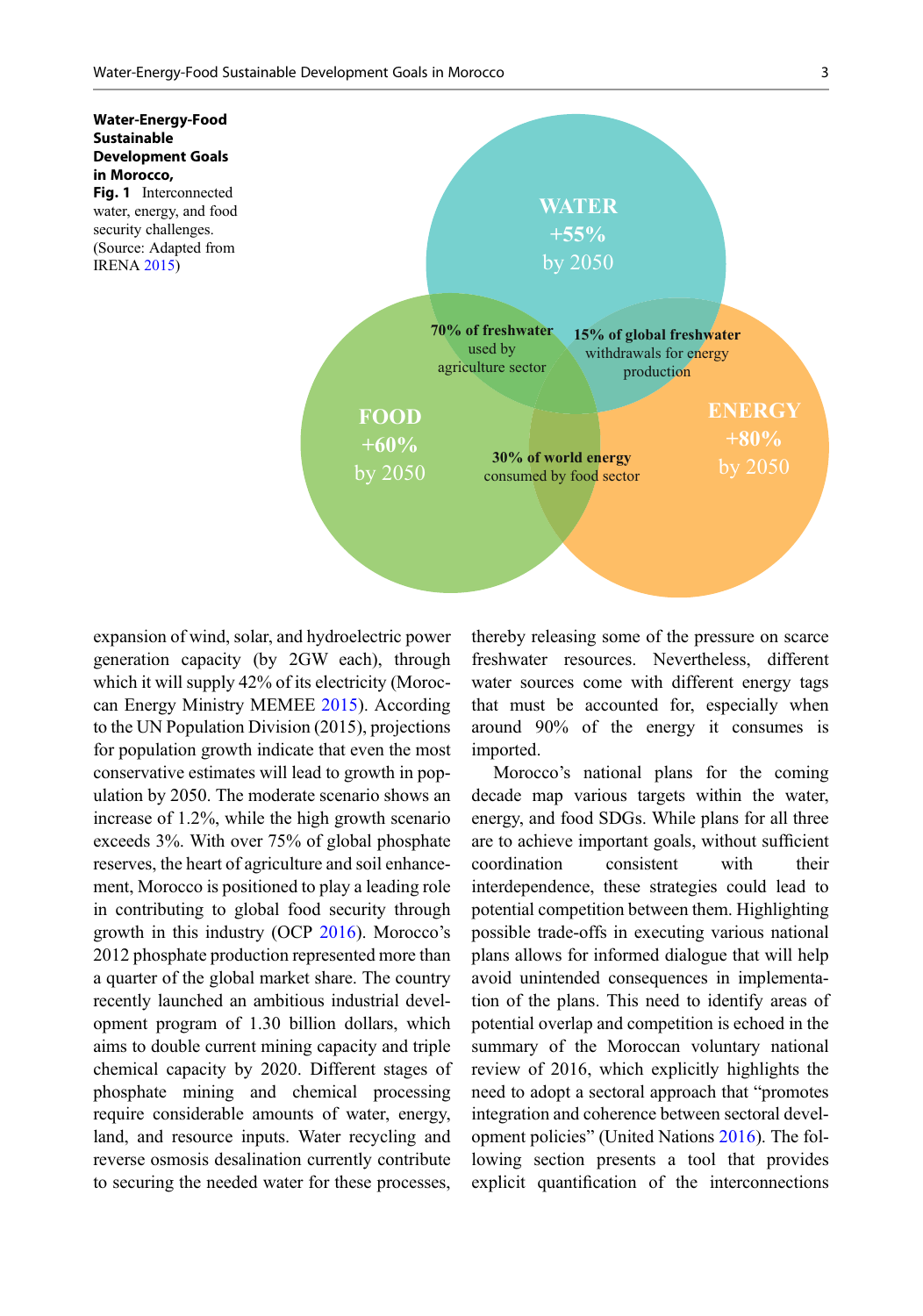between the three strategies. The subsequent sections demonstrate the tool.

# Indicators, Targets, Goals, National **Strategies**

This entry builds on a water-energy-food framework, developed by Daher and Mohtar ([2015\)](#page-16-0) that identifies critical interlinkages across the three resource systems. The framework is customized to the Moroccan context and includes a link to the impact on achieving the Sustainable Development Goals.

There is ongoing debate over the choice of indicators to measure progress toward specific targets and regarding the degree to which these indicators need to be localized. In order to demonstrate for this study, three targets within goals 2, 5, and 7 were chosen for the analysis (Fig. [2](#page-4-0)):

- i. Due to the complexity and unavailability of data, covering the interactions between the 15 distinct targets under SDGs 2, 5, and 7 with the list of indicators is challenging.
- ii. Each target has an identified plan toward which the State of Morocco is working in the coming 15 years. Thus, data for indicators (current and projected status) associated with the plans is in the literature.
- iii. Lessons learned from experimenting with the three targets and demonstrating their interaction will facilitate implementing the same protocols, providing a more complex picture that covers more indicators in future studies.

#### Analytical Framework

Figure [3](#page-5-0) shows a representation of the analytical framework, including explicit quantification of the interconnections between the three resource systems. The system-of-systems under study is shown within the dotted line and includes the interlinkages between the targets and indicators of the three goals and their outputs. The outputs assessed by this framework include required volumes of water  $(m^3)$ , energy (kJ), land (ha), cost in USD, and  $CO<sub>2</sub>$  emissions. While there are many possible system stressors, the external stressors to

the Water-Energy-Food (WEF) system-ofsystems chosen for focus in this study are phosphate production and climate change. The overall study goal is to compare the required resource needs for achieving different levels of the planned strategies. The food goal aims to increase production of specific crops (olives, citrus, fruits, and vegetables). The water goal aims to increase the use of desalinated and treated wastewater. The energy goal aims to increase the percentage of solar and wind energy as part of the national energy mix. It is important to quantify the relationships between these goals in order to adequately represent the final impacts on the outputs. Critical questions related to the interlinkages between goals and outputs are outlined in Fig. [3.](#page-5-0)

#### Food (ton)

- How much water is needed to produce each crop? (m<sup>3</sup>/ton\*crop type).
	- This relates to both the water goal and the total volume of water  $(m^3)$  output.
- How much will it cost to produce each crop? (USD/ton\*crop type).
- How much land does it take to produce each crop? (ha/ton\*crop type).

# Water  $(m<sup>3</sup>)$

- What percent of each source will be used (ground water, surface water, desalinated, wastewater)? (% source).
- How much energy does it take to produce each water source?  $(m^3/kJ)$ .
	- Relates to both energy needed and energy output.
- How much will it cost to produce each water source?  $(m^3/USD)$ .

#### Energy (kJ)

- What percent of each source will be used (solar, wind, fossil fuels, etc.)? (% source).
- What are the carbon emissions for each source?  $(CO<sub>2</sub>/kJ).$
- How much will it cost to use each energy source? (USD/kJ).
- How much water is needed to produce each energy source?  $(m^3/kJ)$ .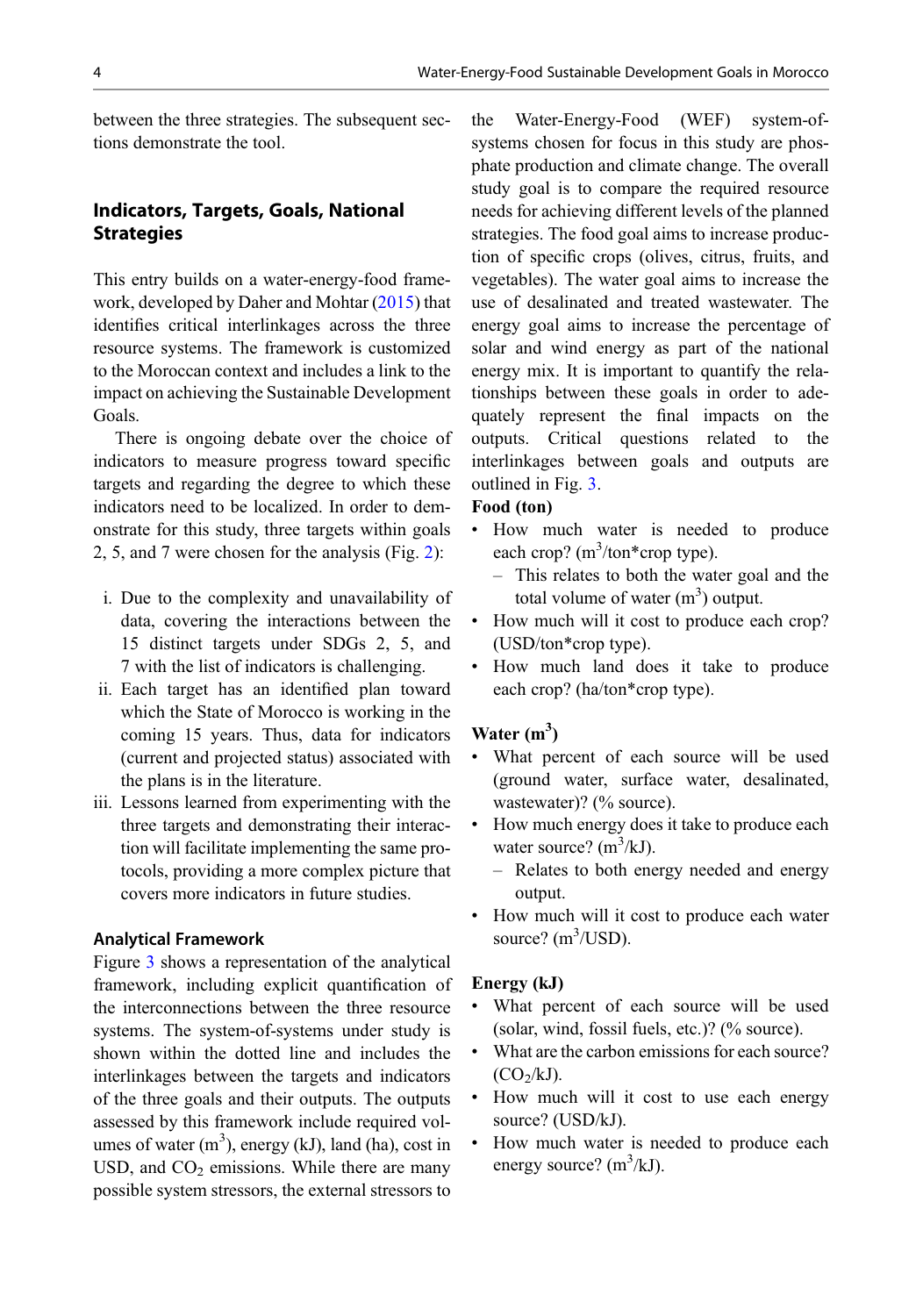<span id="page-4-0"></span>

| <b>Goal 2: FOOD</b>                                                                                                                                                                                                  | <b>Goal 6: WATER</b>                                                                                                                | <b>Goal 7: ENERGY</b>                                                                                                    |  |  |  |  |
|----------------------------------------------------------------------------------------------------------------------------------------------------------------------------------------------------------------------|-------------------------------------------------------------------------------------------------------------------------------------|--------------------------------------------------------------------------------------------------------------------------|--|--|--|--|
| $2$ $\frac{\text{RRO}}{\text{HUNGER}}$<br>End hunger, achieve food<br>security and improved<br>nutrition and promote<br>sustainable agriculture                                                                      | <b>6</b> CLEAN WATER<br>Ensure availability and<br>sustainable management<br>of water and sanitation for<br>all                     | AFFORDABLE AND<br>CLEAN ENERGY<br>Ensure access to<br>affordable, reliable,<br>sustainable, and modern<br>energy for all |  |  |  |  |
| <b>Target 2.4</b>                                                                                                                                                                                                    | Target 6.6                                                                                                                          | <b>Target 7.2</b>                                                                                                        |  |  |  |  |
| By 2030, ensure sustainable food<br>production systems and implement<br>resilient agricultural practices that<br>increase productivity and<br>production                                                             | By 2020, protect and restore water-<br>related ecosystems, including<br>mountains, forests, wetlands, rivers,<br>aquifers and lakes | By 2030, increase substantially the<br>share of renewable energy in the<br>global energy mix                             |  |  |  |  |
| <b>Local Indicators</b>                                                                                                                                                                                              |                                                                                                                                     |                                                                                                                          |  |  |  |  |
| Level of water stress $(\%$ ) 35.7%<br>Renewable energy share in the total final<br>Level of production of Olives, Citrus, Fruits,<br>(AQUASTAT, 2010)<br>energy consumption $-11.3\%$ (IEA, 2014)<br>and Vegetables |                                                                                                                                     |                                                                                                                          |  |  |  |  |
| <b>National Strategies</b>                                                                                                                                                                                           |                                                                                                                                     |                                                                                                                          |  |  |  |  |
| <b>Green Morocco Plan</b>                                                                                                                                                                                            | <b>Morocco Water Strategy</b><br>2030<br>one Wines, Wood and Re                                                                     | <b>Morocco Energy Strategy</b><br>☆<br>iea<br>2030                                                                       |  |  |  |  |
| % olive production: Increase 76%                                                                                                                                                                                     | Desalination: 400,000,000 m3                                                                                                        | Solar: 2 GW                                                                                                              |  |  |  |  |
| % citrus production: Increase 54%                                                                                                                                                                                    | TWW: 300,000,000 m3                                                                                                                 | Wind: 2 GW                                                                                                               |  |  |  |  |
| $\%$ fruits and vegetables: Increase 40%                                                                                                                                                                             |                                                                                                                                     | Hydro: 2 GW                                                                                                              |  |  |  |  |
| % cereals: Decrease 20%                                                                                                                                                                                              |                                                                                                                                     | $%$ renewable: Increase up to $42\%$                                                                                     |  |  |  |  |

Water-Energy-Food Sustainable Development Goals in Morocco, Fig. 2 WEF SDGs and Moroccan local indicators and strategies. (Source: Authors)

• How much landed is needed to produce each energy source? (ha/kJ).

System stressors are included by choosing low, moderate, and high conditions of climate change and phosphate production scenarios. For example, if the projected climate pressures are lower than anticipated, how would that affect the food, water, and energy resources, versus cases in which projected climate pressures are higher than anticipated.

# Tool Structure and Scenario Development and Evaluation

To assess the resource needs associated with various levels of implementation of the national plans and goals of the food, water, and energy resource systems, multiple scenarios are developed. Using collected baseline data for year 2012, projected resource needs for future implementation were assessed and the projected goals within the resource systems were examined together with variations of climate change and levels of phosphate production (Fig. [4](#page-5-0)).

- Main Scenario Elements
- 1. FOOD Achieving different levels of food production in accordance with the Green Morocco Plan 2020: olives (+76%), citrus (+52%), fruits and vegetables (+40%), cereals and  $(-21%).$
- 2. WATER Achieving different levels of desalination and treated wastewater production, in accordance with the Morocco Water Strategy 2030: desalination (400,000,000 m<sup>3</sup>) and treated wastewater  $(300,000,000 \text{ m}^3)$ .
- 3. ENERGY Achieving different levels of the Moroccan Energy Strategy by 2020: 2GW solar, 2GW wind, and 2GW hydro.
- **Stress Scenario Components** 
	- 1. Climate Change [Low (LCC), Moderate (MCC), High (HCC)].
	- 2. Phosphate Production [Low (LPP), Moderate (MPP), High (HPP)].
- Scenario Evaluation
	- Water Requirement  $(m^3)$
	- Energy Requirement (kwh)
	- Financial Investment/Cost (\$)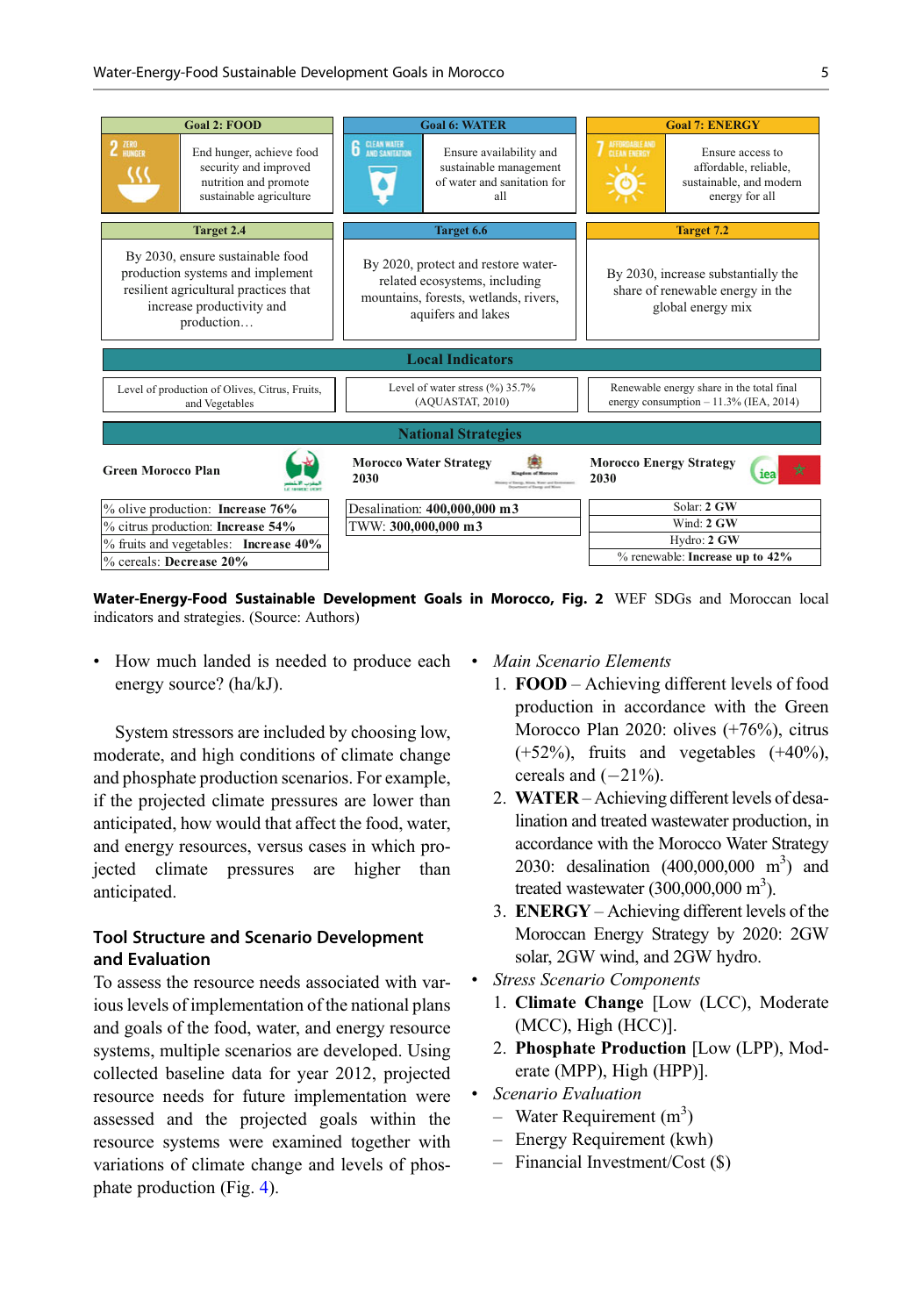<span id="page-5-0"></span>

Water-Energy-Food Sustainable Development Goals in Morocco, Fig. 3 Systems Interactions Framework. (Source: Authors)



Water-Energy-Food Sustainable Development Goals in Morocco, Fig. 4 SDGs Nexus Tool structure. (Source: Authors)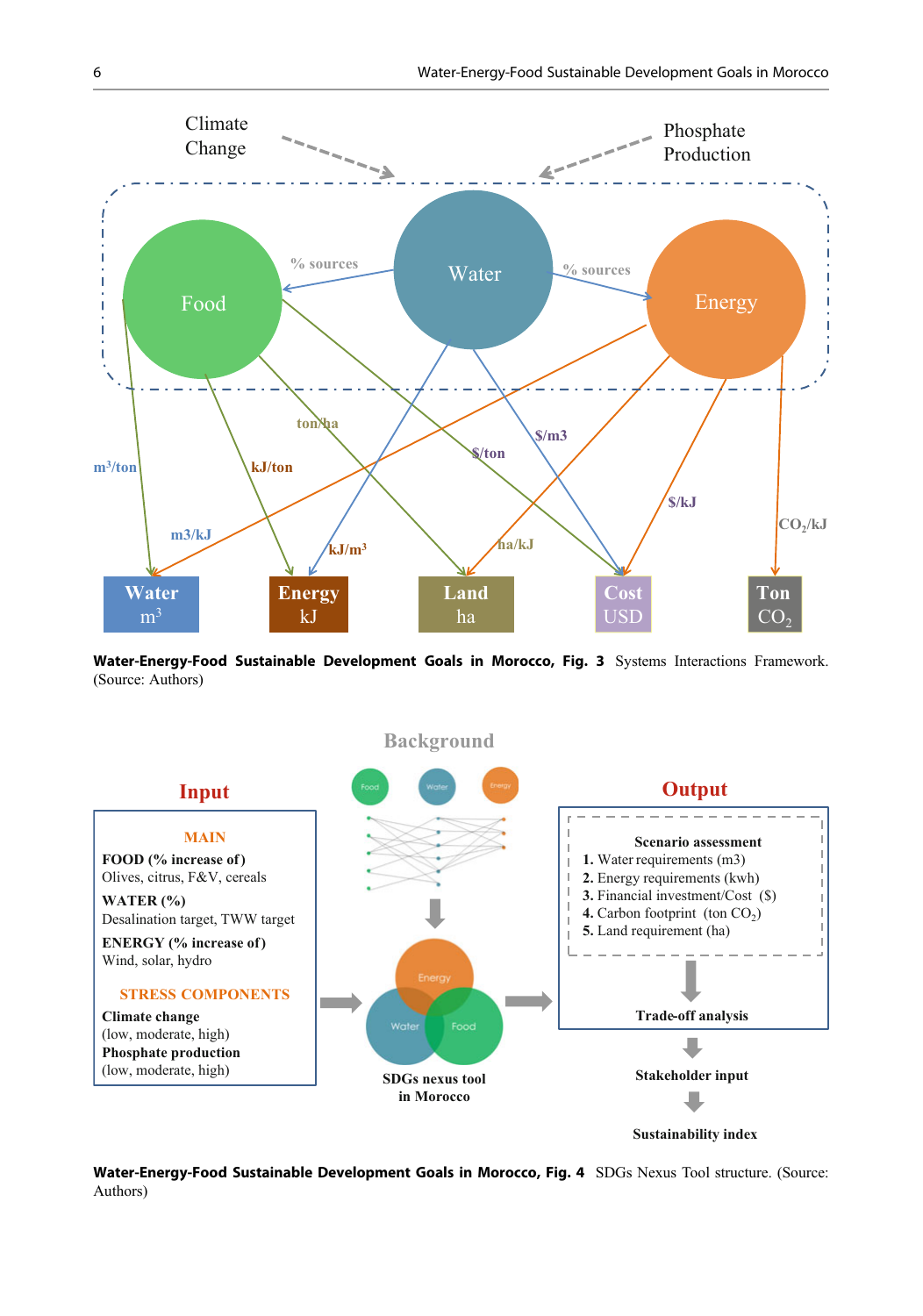- $-$  Carbon Footprint (ton  $CO<sub>2</sub>$ )
- Land Requirement (ha)

The tool with the governing relations and interconnections was developed in Excel. Several of the interlinkages between the water, energy, and food resource systems were taken from the WEF Nexus Tool 2.0 (Daher and Mohtar [2015](#page-16-0)).

## Scenarios and Results

### Base Scenario and Results

A base scenario, calculated to compare changes in resource use and competition for projected scenarios, and a "business-as-usual" approach were defined. Table [1](#page-7-0) shows the land, water, and energy uses for selected crop types in the Green Morocco Plan (FAO [2013](#page-16-0)).

Table [2](#page-7-0) shows the energy use and financial cost for each water source in 2012. This scenario has a water stress of 41.7%.

Table [3](#page-8-0) shows the land use, water use,  $CO<sub>2</sub>$ emissions, and financial cost for 2012. This scenario has an energy independence of 1%.

#### Scenarios with Varying Levels of Achieving National Targets for Food, Water, and Energy

Table [4](#page-8-0) shows the percent change of resources from the base scenario and the percent breakdown of resource allocation. The scenarios in this section achieve 25%, 50%, 75%, and 100% of the water, energy, and food strategies under moderate climate change and phosphate production conditions. The last scenario achieves 100% of each strategy under high climate change and phosphate production conditions.

Figure [5](#page-9-0) shows the percent increase required for each of the resources, relative to the base scenario.

Figure [6](#page-9-0) shows the breakdown of resources among different sectors, and demonstrates the resource competition between the three goals. As a higher percentage of the planned goal is achieved, energy uses more water (shown by the increasing proportion of water used for energy). In the last scenario (100% of targets achieved, high phosphate use, high climate change), the proportion of water used for food production jumps up due to the increase in water use needed for irrigation as precipitation decreases. As the percentage of achieving a strategy increases, or under high impact climate change stress, the competition between food and energy for water use is exacerbated.

At the lowest level of achieving the strategies, water is the largest user of energy; as we move toward achieving a larger portion of the set strategies, food takes an increasing portion of total energy used. Even though desalination and wastewater treatment are both very energy intensive processes, overall, the desalination and wastewater treatment goals are relatively low when compared to the percentage increase of food and energy goals. Therefore, as the percentage of achieving the strategies increases, the use of resources by water becomes less significant in respect to the other goals.

This is especially obvious in the financial figures. The percent use of financial requirements for water *does* increase as the percent targets achievement increases. However, the change is minimal compared to the financial use by energy. In part, this is because Morocco does not have to build as many plants for desalination and wastewater treatment in order to begin producing more. As for energy, there is a much larger initial financial investment. For the scenario in which 100% of the strategies are achieved, renewable energy will account for almost 42% of total energy use. At 100%, nonconventional water sources will account for 6.5% of total water use. Compared to energy, the financial requirement for water is minimal.

The negative percent change in land for food is due to the decrease in cereal production. Since less cereals are produced, the overall food goal uses less land than the 2012 base scenario. This is important: it shows that in choosing to produce less cereals, Morocco is decreasing its food security, but also freeing resources to be used in other sectors, such as energy.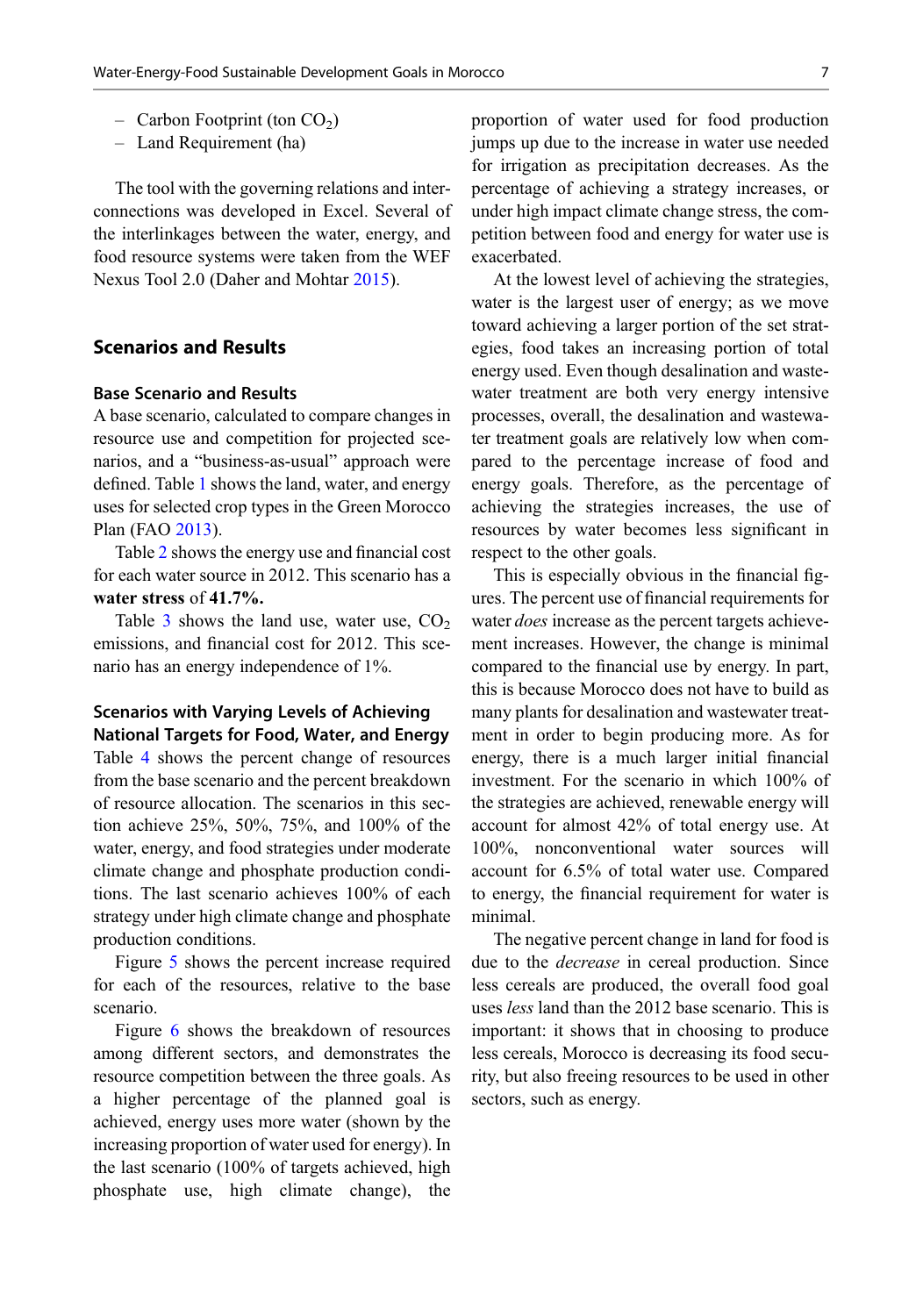| Crop                | Production (ton) | Land use (ha) | Water use (m3) | Energy use $(kJ)$ |
|---------------------|------------------|---------------|----------------|-------------------|
| Olive               | 1,315,794        | 878,278       | 1,819,397,722  | 1.80925E+13       |
| Orange              | 961,738          | 45,568        | 283597320.7    | 2.7774E+12        |
| Tangerine           | 877,111          | 48,350        | 250218499.5    | 2.36134E+12       |
| Lemons and limes    | 27,278           | 2506          | 9860829.178    | 7,464,186,023     |
| Apple               | 485,642          | 28,713        | 284321478.1    | 1.03756E+12       |
| Banana              | 222,267          | 4897          | 43872100.17    | 2.52535E+11       |
| Strawberry          | 139,683          | 3011          | 17129900.67    | $1.6145E+11$      |
| Apricots            | 122,405          | 11,090        | 102,053,196    | 1.98347E+11       |
| Figs                | 102,694          | 46,284        | 322117700.4    | 7.45362E+11       |
| Tomatoes            | 1,219,071        | 14,187        | 62600138.81    | 9.25574E+11       |
| Onions, dry         | 855,764          | 27,600        | 94445756.77    | 2.57601E+12       |
| Melons              | 717,602          | 19,034        | 4521053.907    | 2.21648E+11       |
| Carrots and turnips | 707,316          | 12,940        | 142890708.6    | $6.1666E+11$      |
| Watermelon          | 574,859          | 12,844        | 22599944.22    | 3.9985E+11        |
| Wheat               | 3,878,000        | 2,850,480     | 948534260.9    | 3.99067E+13       |
| Barley              | 1,201,388        | 1,717,429     | $\Omega$       | $4.4062E+13$      |
| Maize               | 90,221           | 107,017       | 287161924.1    | 3.70709E+12       |
| <b>SUM</b>          | 13,498,833       | 5,830,237     | 4,695,322,534  | 1.1805E+14        |

<span id="page-7-0"></span>Water-Energy-Food Sustainable Development Goals in Morocco, Table 1 Top produced food products in Morocco with their local land, water, and energy use

Water-Energy-Food Sustainable Development Goals in Morocco, Table 2 Water profile, energy use, and financial cost

|                    | Volume $(m3)$  | Energy use $(kJ)$ | Financial cost (USD) |
|--------------------|----------------|-------------------|----------------------|
| Surface water      | 8,251,000,000  | 4.45554E+12       | 165,020,000          |
| Groundwater        | 2,322,000,000  | 2.0898E+12        | 208,980,000          |
| Treated wastewater | 70,000,000     | 1.72485E+11       | 21,000,000           |
| Desalinated        | 7,000,000      | $1.008E + 11$     | 8,400,000            |
| <b>SUM</b>         | 10,650,000,000 | $6.81862E+12$     | 403,400,000          |

# 25%–50%–75%–100% of Water, Energy, and Food National Targets (with 0% Change for Cereals)

The following graph is identical to the scenarios above except that there is no percentage change for cereal production relative to 2012. Keeping cereal production constant demonstrates how much more resources are required for the increased production of olives, citrus, and fruits and vegetables under the Green Morocco Plan (Fig. [7\)](#page-10-0). Specifically, even with a 0% cereal change, the competition for resources changes: while there is an *increase* in water use, energy use, and land use, there is no longer a negative change in any of these resources, even though there is more competition.

As the percentage of the strategies achieved increases, more water use is transferred to the energy goal. However, the proportion going toward energy is less than in the scenario with the cereal production decrease. In the 100% scenario, with moderate climate change, and moderate phosphate production, the percent of water for energy declines from 25% to 22.7%. Under 100% strategy achievement scenario, high climate change, and high phosphate change, the water for energy percent declines from 18% to 16.2%. In both of these, the first number is with cereal production change, and the second one reflects no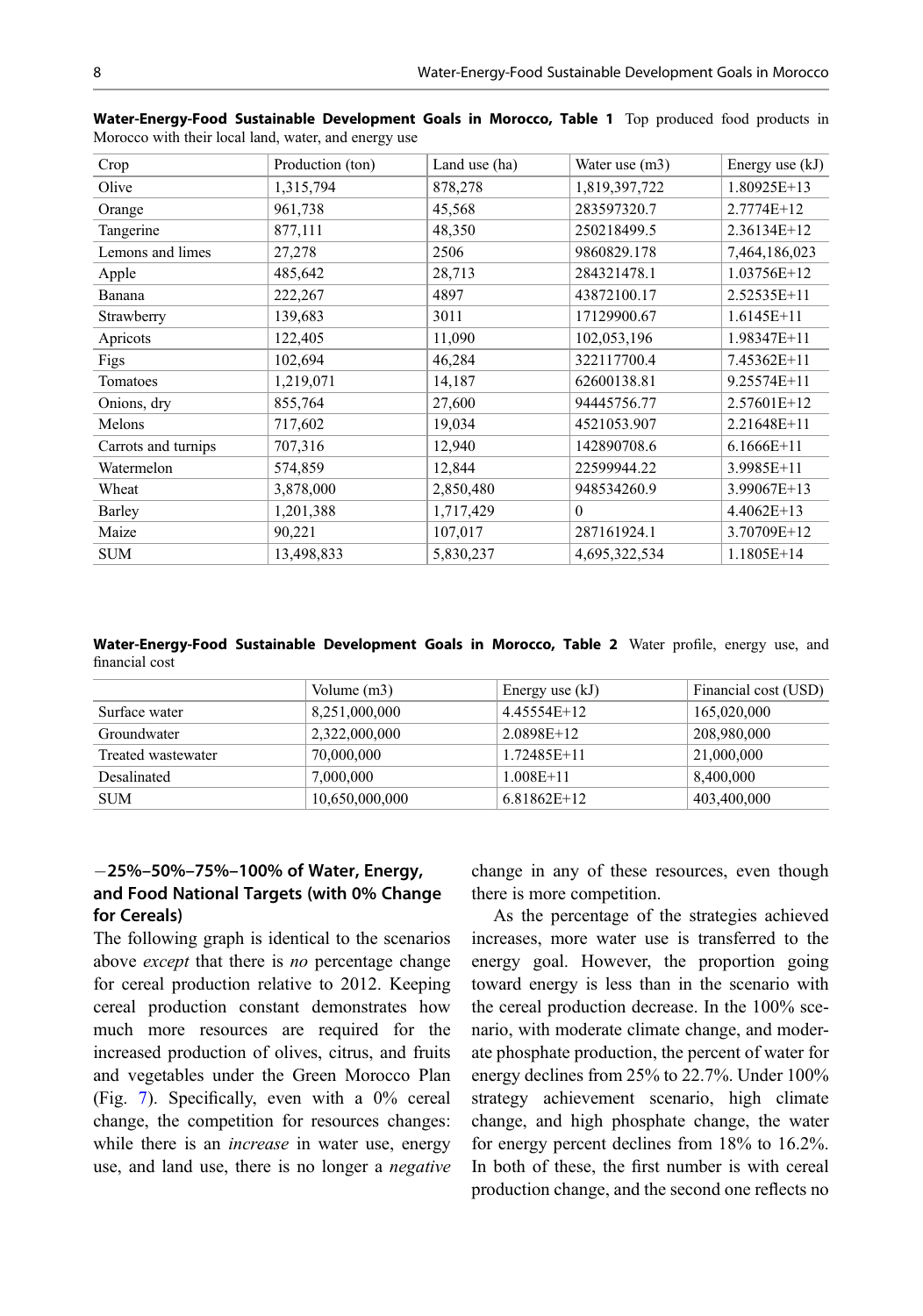| <b>TPES</b>                | Production<br>(GWh) | Water use<br>(m3) | Land use<br>(ha) | Financial cost<br>(USD) | CO <sub>2</sub> emissions<br>(ton) |
|----------------------------|---------------------|-------------------|------------------|-------------------------|------------------------------------|
| Oil                        | 147,803             | $\theta$          | $\Omega$         | 22,909,518,320          | 114,991,002                        |
| Coal                       | 35,202              | $\theta$          | $\Omega$         | 2,816,134,720           | 33,793,617                         |
| Biofuels and waste         | 16179.656           | $\theta$          | $\theta$         | 1,855,202,704           | 404491.4                           |
| Natural gas                | 12462.708           | $\theta$          | $\theta$         | 162,015,204             | 5520979.644                        |
| Electricity net<br>imports | 4810.168            | $\theta$          | $\theta$         | 9,031,059,376           | $\Omega$                           |
| Hydro                      | 1530.508            | 52142402.59       | 22518.45         | 914589974.8             | 15305.08                           |
| Wind                       | 655.932             | 151461.2581       | 3260.845         | 426554567.3             | 6559.32                            |
| Solar                      | $\Omega$            | $\theta$          | $\theta$         | $\Omega$                | $\theta$                           |
| <b>SUM</b>                 | 218,644             | 52293863.85       | 25779.3          | 38,115,074,866          | 154731953.7                        |

<span id="page-8-0"></span>

| Water-Energy-Food Sustainable Development Goals in Morocco, Table 3 Moroccan energy mix |  |  |  |  |  |  |
|-----------------------------------------------------------------------------------------|--|--|--|--|--|--|
|-----------------------------------------------------------------------------------------|--|--|--|--|--|--|

Water-Energy-Food Sustainable Development Goals in Morocco, Table 4 Outputs for scenarios of achieving 25–50–75–100% of the three targets

|                                       | $25% + MCC +$<br>MPP | $50\% + MCC +$<br>MPP | $75\% + MCC +$<br>MPP | $100\% + MCC +$<br><b>MPP</b> | $100\% + HCC +$<br><b>HPP</b> |
|---------------------------------------|----------------------|-----------------------|-----------------------|-------------------------------|-------------------------------|
| $W(m^3)$                              | 87.42                | 107.19                | 126.96                | 146.73                        | 203.46                        |
| W4F                                   | 89.50                | 82.88                 | 78.31                 | 74.98                         | 81.96                         |
| W4E                                   | 10.50                | 17.12                 | 21.69                 | 25.02                         | 18.04                         |
| E(kJ)                                 | 3.42                 | 4.95                  | 6.48                  | 8.01                          | 9.58                          |
| E4F                                   | 10.21                | 14.11                 | 16.18                 | 17.45                         | 14.59                         |
| E4W                                   | 89.79                | 85.89                 | 83.82                 | 82.55                         | 85.41                         |
| Land (ha)                             | 3.24                 | 6.48                  | 9.71                  | 12.95                         | 12.95                         |
| L4F                                   | $-19.13$             | $-19.13$              | $-19.13$              | $-19.13$                      | $-19.13$                      |
| L4E                                   | 119.13               | 119.13                | 119.13                | 119.13                        | 119.13                        |
| $CO2$ (ton)                           | 7.37                 | $-1.30$               | $-9.98$               | $-18.65$                      | $-18.65$                      |
| F(USD)                                | 181.58               | 239.21                | 296.84                | 354.46                        | 354.85                        |
| F4W                                   | 0.44                 | 0.48                  | 0.50                  | 0.51                          | 0.62                          |
| F4E                                   | 99.56                | 99.52                 | 99.50                 | 99.49                         | 99.38                         |
| Water stress change $(\% )$           | $-0.77$              | $-2.24$               | $-3.71$               | $-5.19$                       | $-4.93$                       |
| Energy independence<br>change $(\% )$ | 119.26               | 324.16                | 529.06                | 733.96                        | 733.96                        |

cereal production change. Having no cereal production increases competition for resources between the water, energy, and food goals. This is particularly noticeable in the food use part of Fig. [8.](#page-10-0) Since there is no decrease in cereal production, there is no decrease in land usage by the food sector. It is interesting to note, however, that as the goal percentage increases, the competition between food and energy does not change. The land usage of these two sectors increases proportionally, therefore, there is no percent change among the different scenarios. Nevertheless, the

competition between these two has drastically increased from the previous scenarios that included negative cereals production. The resource allocation for the energy use is also significantly different with the cereal production change. With cereal production decrease, water is the biggest user of energy. With no cereal production change, food is now the biggest user of energy. Part of this can be attributed to the small goal percent increase in the water sector versus the large increase in the food sector for the goal targets. There is no change in the  $CO<sub>2</sub>$  emissions or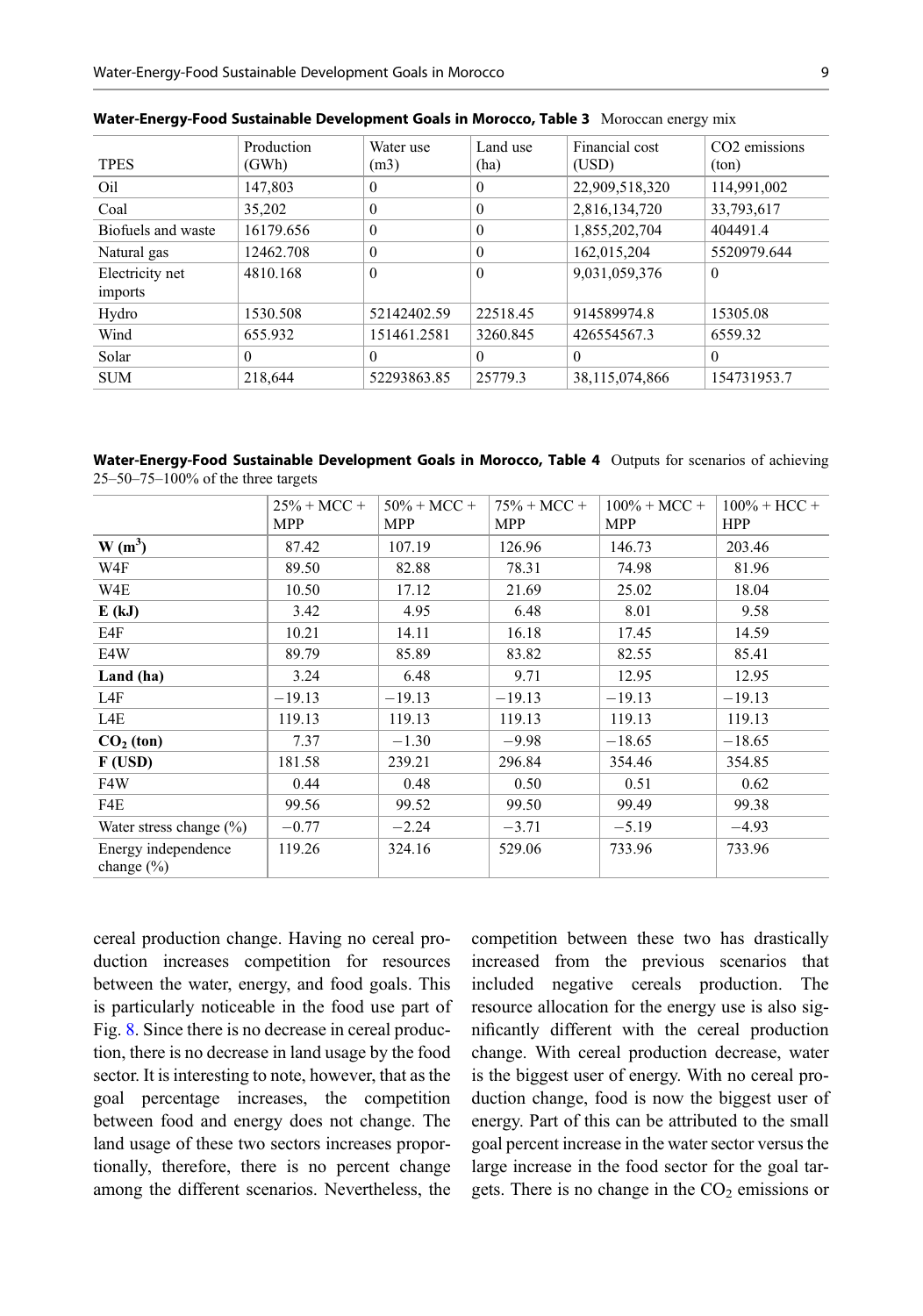<span id="page-9-0"></span>

Water-Energy-Food Sustainable Development Goals in Morocco, Fig. 5 Outputs for scenarios of achieving 25–50–75–100% of the three strategies



Water-Energy-Food Sustainable Development Goals in Morocco, Fig. 6 Breakdown of additional resource needs based on 2012 base scenario

in the financial use because food did not directly contribute to those resources in this study.

# No RE Versus Full Solar Versus Full Hydro Versus Full Wind

This set of scenarios compares the way in which each of the renewable energy sources competes

for each of the resources. One hundred percent of the food and water goals are achieved under moderate climate change and moderate phosphate production in each scenario. The first scenario is with 0% change in renewable energy: any renewable energy currently produced stays the same. The second scenario achieves the 6 GW goal, all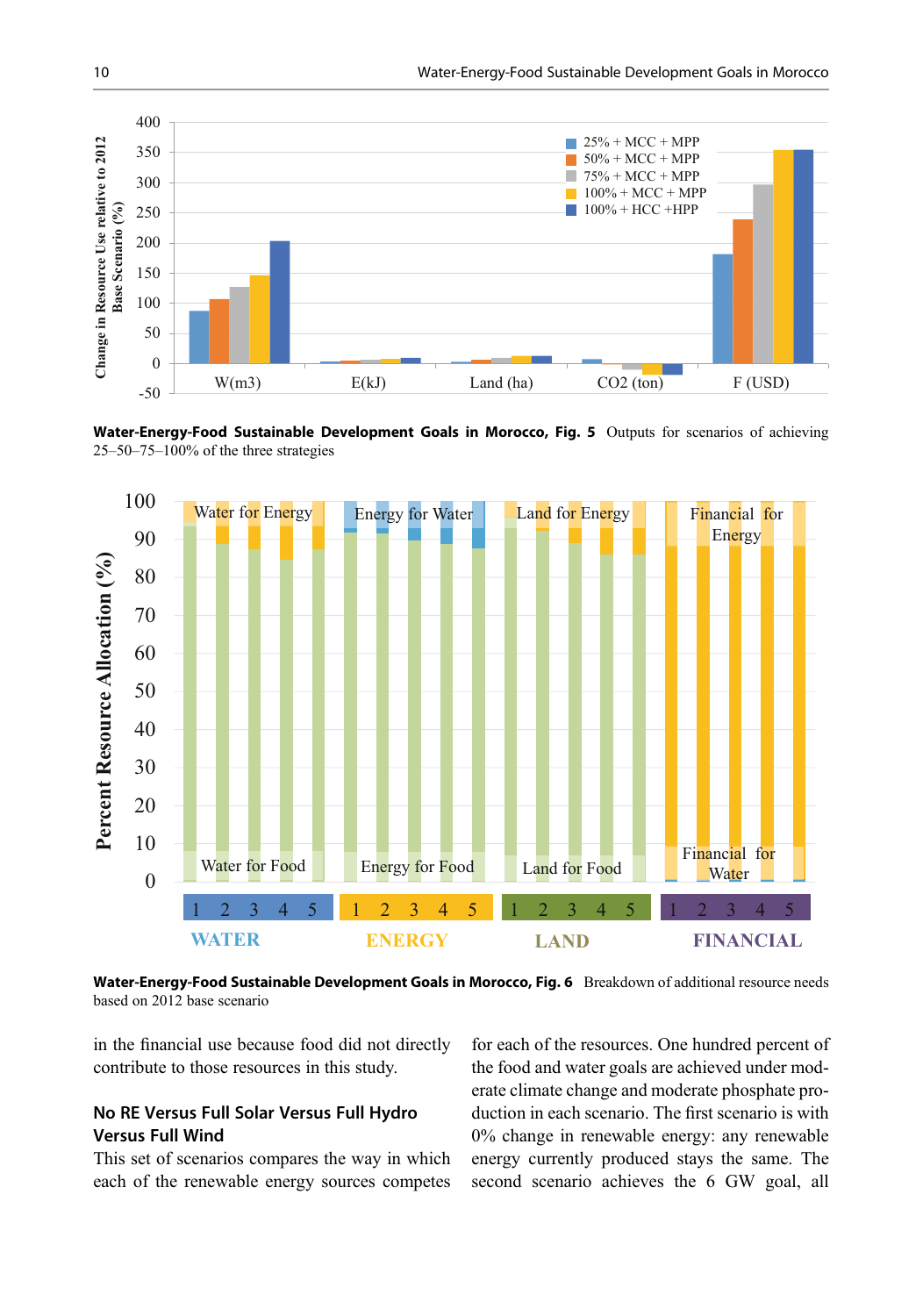<span id="page-10-0"></span>

Water-Energy-Food Sustainable Development Goals in Morocco, Fig. 7 Outputs for scenarios achieving 25-50-75–100% of the three strategies (without cereals reduction)



Water-Energy-Food Sustainable Development Goals in Morocco, Fig. 8 Breakdown of additional resource needs based on 2012 base scenario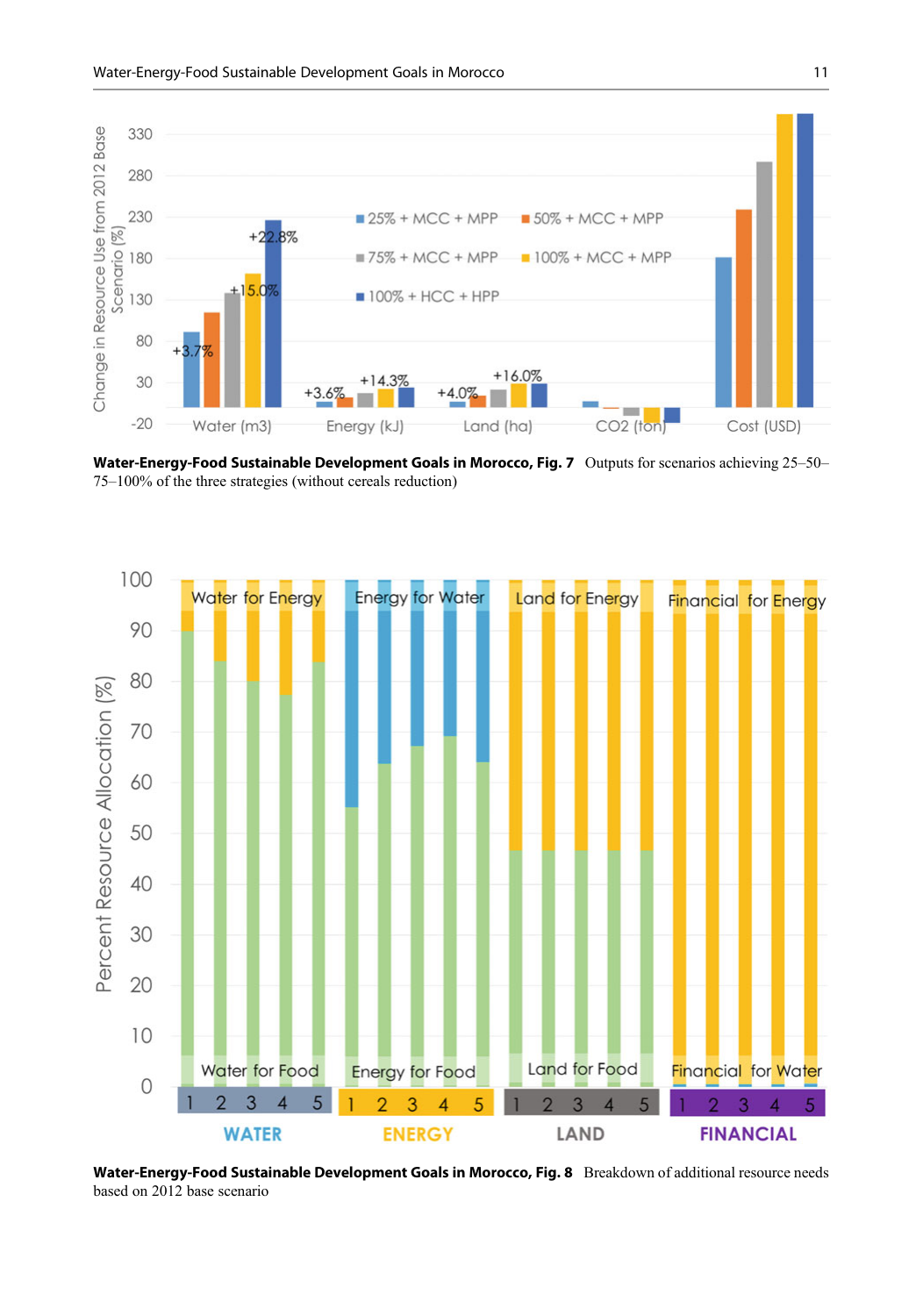from solar energy. The third and fourth scenarios achieve the 6 GW goal totally from wind and hydropower, respectively.

Figure 9 shows the percent change in resource needs relative to the 2012 base scenario. Solar uses the most land and financial resources, while hydropower requires the most water. The change in  $CO<sub>2</sub>$  emissions is about the same between the three types of renewable energy. The inset shows the energy independence change from the base for each scenario. Achieving 42% renewable energy use substantially improves Morocco's energy independence. The slight differences in each of the renewable energy scenarios are due to the initial amount of that energy source used in accordance with the 2012 base scenario. Solar energy has the biggest energy independence percent increase from base because there is no solar energy production in 2012, while hydropower and wind power both have some energy production in 2012. The trade-off between these scenarios is the need for more resources (water, land, and money), while decreasing carbon emissions and increasing energy independence. Increasing energy independence is particularly important

for Morocco, since they currently import more than 95% of their energy.

Figure [10](#page-12-0) shows the resource breakdown and allocation under different scenarios. This graph has some of the same conclusions as Fig. [10:](#page-12-0) solar has the greatest land and financial requirements; hydropower uses the most water. This graph more clearly demonstrates the resource competition between each sector for each scenario. The land portion is a little tricky, since there is a negative land use change in the food goal due to a decrease in cereal production. The land use change in scenario 1, which has no renewable energy change, is completely due to the food goal: it uses 100% of the resource change. The solar scenario uses the least amount of land (ha/kWh), thus, the food goal contributes more to the change in land use. The hydropower scenario uses the most amount of land, so the food goal contributes less to the overall change in land use, and the wind scenario is in the middle of those two. In all the scenarios, the financial cost by the water sector is significantly less than the energy sector, but the most costly solar scenario completely dominates the financial use in the resource allocation. This indicates that the water



Water-Energy-Food Sustainable Development Goals in Morocco, Fig. 9 Outputs of scenarios relying totally on non-renewables, solar, wind, or hydro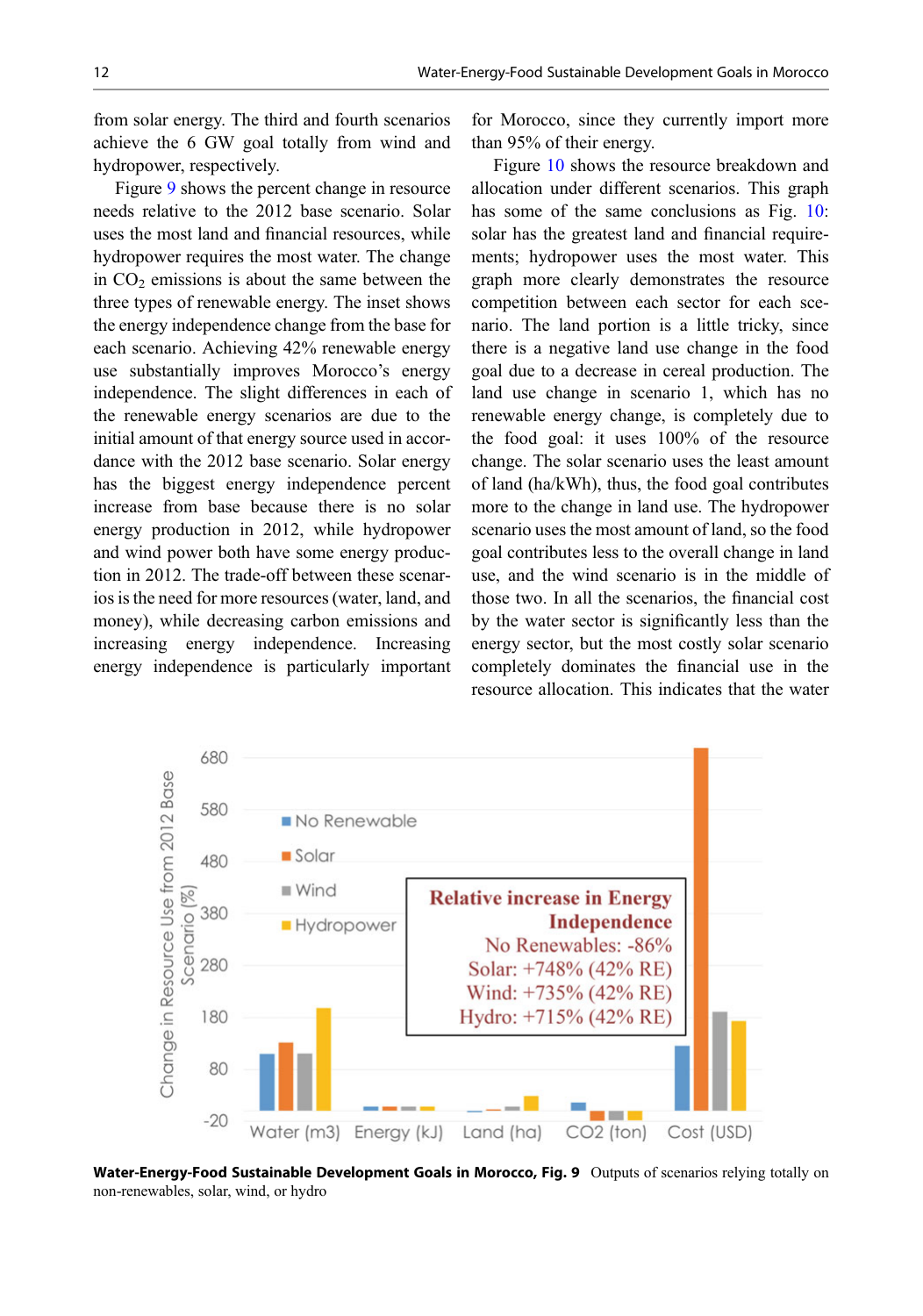<span id="page-12-0"></span>

Water-Energy-Food Sustainable Development Goals in Morocco, Fig. 10 Breakdown of additional resource needs based on 2012 base scenario



Water-Energy-Food Sustainable Development Goals in Morocco, Fig. 11 Outputs for scenarios representing different water profiles

sector competes with solar energy for financial resources. There is no change in the energy resource use because the change in renewable energy does not alter how much energy is used.

# No Nonconventional Versus Full Desalination Versus Full Treated Wastewater Targets

Figures 11 and [12](#page-13-0) illustrate the difference between achieving 0% of the water strategy and achieving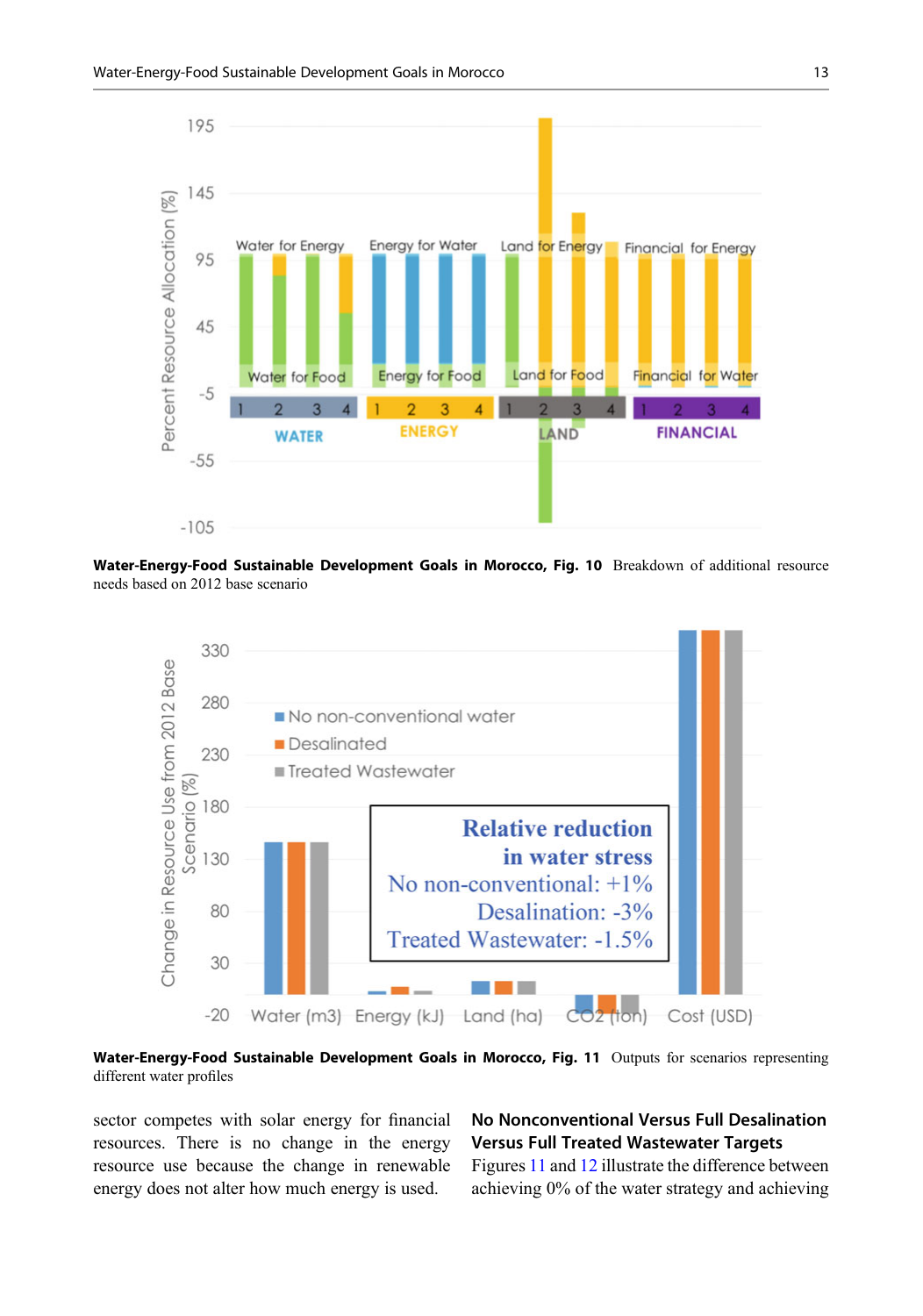<span id="page-13-0"></span>

Water-Energy-Food Sustainable Development Goals in Morocco, Fig. 12 Breakdown of additional resource needs relative to 2012 base scenario

100% of the desalinated water and treated wastewater targets. This set of scenarios compares desalinated vs. treated wastewater vs. no change. The food and energy goals are assumed to be fully achieved (100%), with moderate climate change and moderate phosphate production conditions. Figure [11](#page-12-0) shows the percent change from 2012 base scenario. Desalination uses more energy than treated wastewater and is the more costly, but compared to the differences in resources needed for achieving food and energy sector strategies, their change is minimal. The inset shows the percent change in water stress relative to the 2012 base scenario. The differences between desalination and treated wastewater results from different production values in 2012. The trade-off here focuses mainly on investing more financial and energy resources, while decreasing water stress.

Figure 12 shows no change in the water and land use, because the water goal does not directly impact these resources. Desalination has the highest conflict with the food sector in energy use. Treated wastewater uses a higher proportion of energy than the no nonconventional water scenario, but the competition here is not as significant

as the desalination target. Desalination also has the highest financial cost of the three scenarios, but they are all nominal compared to the financial use by the energy sector. The important takeaway from this is that achieving 100% of the renewable energy goal requires significant financial investment, which will compete heavily with achieving other goals.

#### Discussions of Trade-Offs

## Overall Comments on Scenarios and Trade-Offs Analysis

After looking at three strategies in Morocco and their interactions under different scenarios, the following trade-offs were observed:

Food:  $(-)$  security, financial  $(+)$  water, land, energy.

With regard to the Green Morocco Strategy, projected reduction in produced cereal frees resources for use in other strategies, perhaps renewable energy deployment and urban expansion. Such reduction makes additional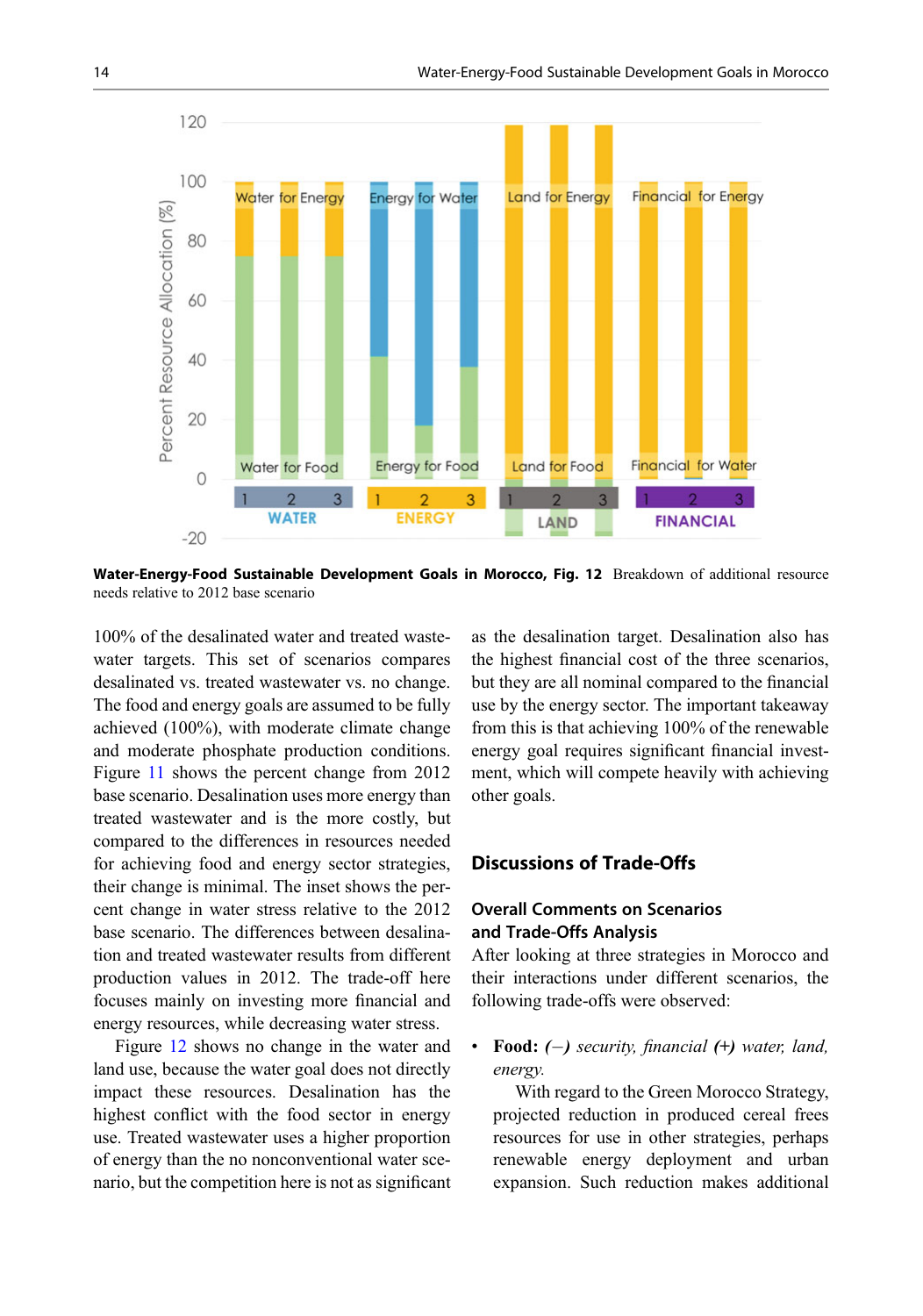water, land, and energy available for other strategies. Analysis of scenarios with full implementation of the three plans, while keeping the production of cereals at 2012 levels, puts additional strain on water, land, and energy resources. While the reduction in cereals production will lead to greater food dependency, it carries the benefit of freeing resources to improve energy and water security.

# **Water:** (+) reduced water stress  $(-)$  energy, financial, land.

Investment in expanded desalination and wastewater treatment capacity for municipal and industrial sectors relieves water stress from one side, but does so at high energy and financial costs: both energy and food strategies require additional water. The available projection models indicate that climate change has a great impact on rainfall and results in the need for more irrigation water, which exerts additional stresses on the water system. The projected aggressive expansion in phosphate production also exerts additional stress on the water system. Allocating available water, conventional and nonconventional, across water thirsty goals is a primary, critical question to address. The availability of that water could be a major limiting factor of the extent to which the food and energy targets are fully realized, as long as the investment and costs associated with increasing existing capacity outweighs the benefits from that investment.

### • Energy:  $(+)$  security, emissions  $(-)$  financial, land, water.

Even though Morocco faces water challenges as it moves toward implementing its future goals, it remains very highly reliant on energy imports to meet increasing energy demands. This poses a security concern as well as an economic concern. Most of the electricity Morocco consumes is imported from Spain and Algeria. In 2012, the government started a program to subsidize electricity, making it more affordable to consumers and absorbing any price shocks. These high subsidies put additional strain on the national budget. The government is faced with the trade-off between investing in renewable energy sources (which requires large financial, land, and water resources), or allocating those resources to greater subsidies while continuing to rely on energy imports. In the short term, there is a high cost associated with this investment, yet over the longer term, it is expected to result in overall savings and to bring positive impacts in terms of reduced carbon emissions and additional energy security.

## Importance of Capturing Spatial and Temporal Attributes and Identifying **Hotspots**

Identifying the aggregate resources required for the different strategies tells only part of the story. Without looking at the spatial and temporal distribution of the resources available and identifying the areas of greatest demand for them, an important piece of the analysis remains missing. There might not be strong competition for land between food and renewable energy strategies: the majority of agricultural activity takes place in the north, while the greatest potentials for wind and solar exist in the south. The lack of sufficient water for new renewable sources of energy in the south might results in a hotspot. Another hotspot might surface in areas of high phosphate activity, where water might not be available. The next step needs to build on the presented preliminary results and adding the spatial and temporal components to them in order to identify potential hotspots, and come up with customized recommendations for each.

#### Assumptions and Limitations

Throughout the study, several assumptions were made to simplify the complexity of the problem at hand. Different limitations also play a role in adding to the research complexity and uncertainties. Examples include:

- The current tool assumes linear relationships between systems, which may not reflect reality.
- The ability to ensure locally measured data (water requirements, local yields, energy requirements, etc.) would provide more refined results.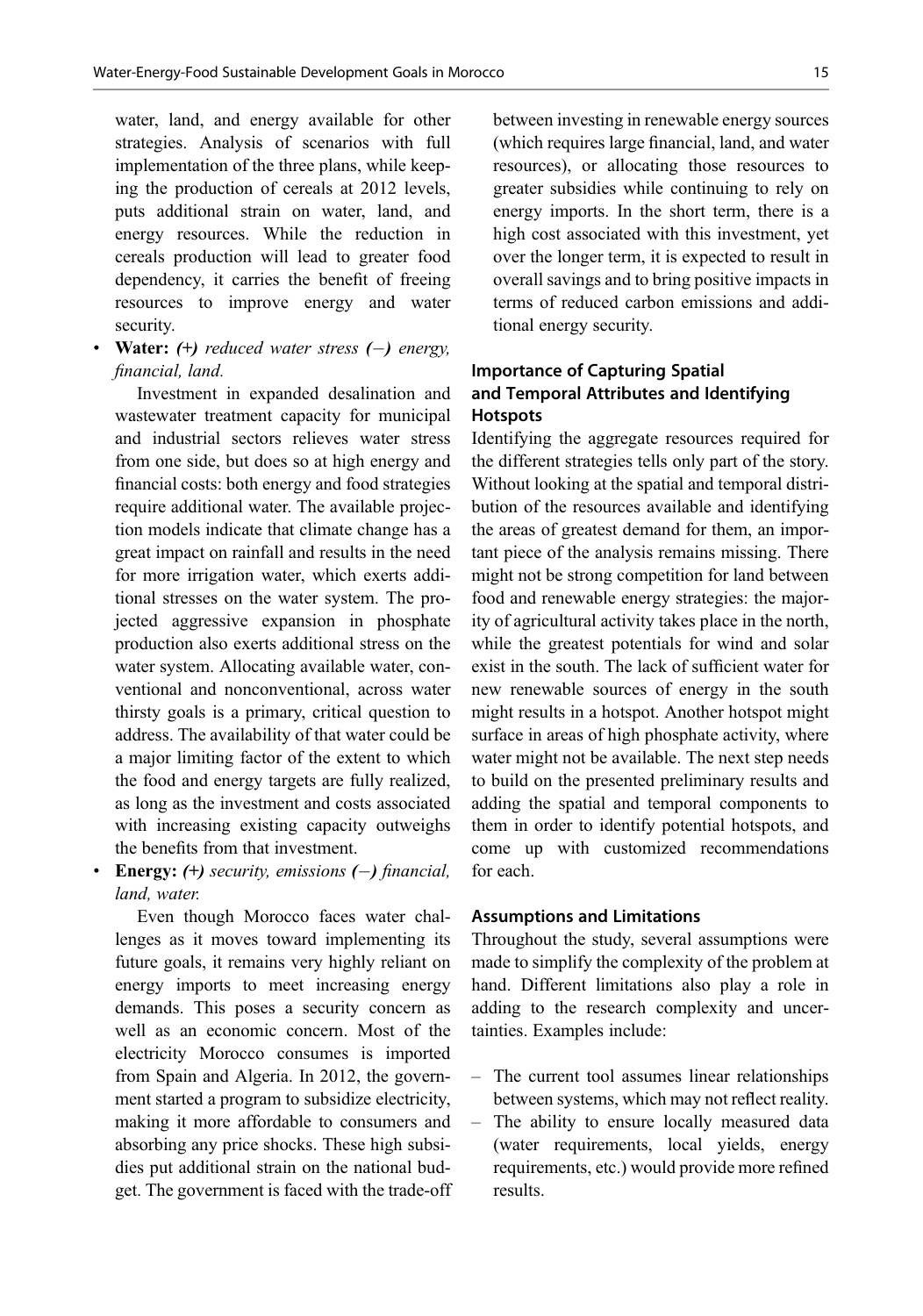– The existing tool assesses the environmental impact of a scenario only as reflected in its carbon emissions: no calculations are yet incorporated to quantify effects on water and soil quality.

## Conclusions

This preliminary study highlights the interactions between three targets within the Water, Energy, and Food Sustainable Development Goals in Morocco. Main conclusions include:

- Clear competition exists between achieving different national strategies for water, energy, land, and financial resources.
- Morocco's strategy to reallocate 20% of land currently used for cereal production to grow other crops reduces potential stresses on land and water resources, reflecting Morocco's choice to accept less self-sufficiency in cereals, in order to allocate those resources to other areas, mainly renewable energy.
- Investing in renewable energy carries in the short term, high capital and running costs and considerable local water use; still, it provides Morocco with a higher level of energy security and carbon dioxide reduction. In the long-term, it releases strain from the Moroccan budget because a substantial portion of the current budget is allocated to energy imports and subsidies.
- The most prominent trade-off in using **desali**nated water and treated wastewater is increased energy use versus decreased stress on Morocco's already dwindling water supply. The need for alternative sources of water is amplified under different climate change scenarios and phosphate production scenarios.
- There is a need to better understand the extent of the stresses on the different resources and trade-offs once the spatial and temporal components of the resources and hotspots are captured.
- More targets and indicators exist under SDGs 2, 6, and 7; these will clearly have tight interconnections and potential competitions: there is a need to expand study to further targets.
- SDGs offer an important framework and structure for goals toward which nations can work in order to improve different social, economic, and environmental indicators (Arora and Mishra [2019\)](#page-16-0). Nevertheless, the SDGs and set of underlying targets are generic, therefore:
	- 1. The indicators needed to assess progress toward these targets must be put in a local context that reflects local strategies and plans, and be based on locally collected data.
	- 2. The targets and respective indicators are interconnected, and can compete with one another. Therefore, depending on the local context and national plans, the right mix of targets and the extent to which a country needs to strive toward achieving those targets must be brought into a local/national context.

# Cross-References

- ▶ [Integrated Water Resource Management](http://link.springer.com/search?facet-eisbn=978-3-319-70061-8&facet-content-type=ReferenceWorkEntry&query=Integrated Water Resource Management)
- ▶ [Water Footprint](http://link.springer.com/search?facet-eisbn=978-3-319-70061-8&facet-content-type=ReferenceWorkEntry&query=Water Footprint)
- $\triangleright$  [Water Planning](http://link.springer.com/search?facet-eisbn=978-3-319-70061-8&facet-content-type=ReferenceWorkEntry&query=Water Planning)
- ▶ [Water Research and Innovation Partnership](http://link.springer.com/search?facet-eisbn=978-3-319-70061-8&facet-content-type=ReferenceWorkEntry&query=Water Research and Innovation Partnership Addressing Sustainable Development Goals) [Addressing Sustainable Development Goals](http://link.springer.com/search?facet-eisbn=978-3-319-70061-8&facet-content-type=ReferenceWorkEntry&query=Water Research and Innovation Partnership Addressing Sustainable Development Goals)
- ▶ [Water Resources](http://link.springer.com/search?facet-eisbn=978-3-319-70061-8&facet-content-type=ReferenceWorkEntry&query=Water Resources)
- ▶ [Water Resources Assessment](http://link.springer.com/search?facet-eisbn=978-3-319-70061-8&facet-content-type=ReferenceWorkEntry&query=Water Resources Assessment)
- ▶ [Water Resources Management](http://link.springer.com/search?facet-eisbn=978-3-319-70061-8&facet-content-type=ReferenceWorkEntry&query=Water Resources Management)
- ▶ [Water Sources](http://link.springer.com/search?facet-eisbn=978-3-319-70061-8&facet-content-type=ReferenceWorkEntry&query=Water Sources)

Acknowledgements This research was funded in part by Texas A&M University Water-Energy-Food Nexus Initiative and based upon work partially supported by the National Science Foundation award: Addressing Decision Support for Water Stressed FEW Nexus Decisions (number 1739977).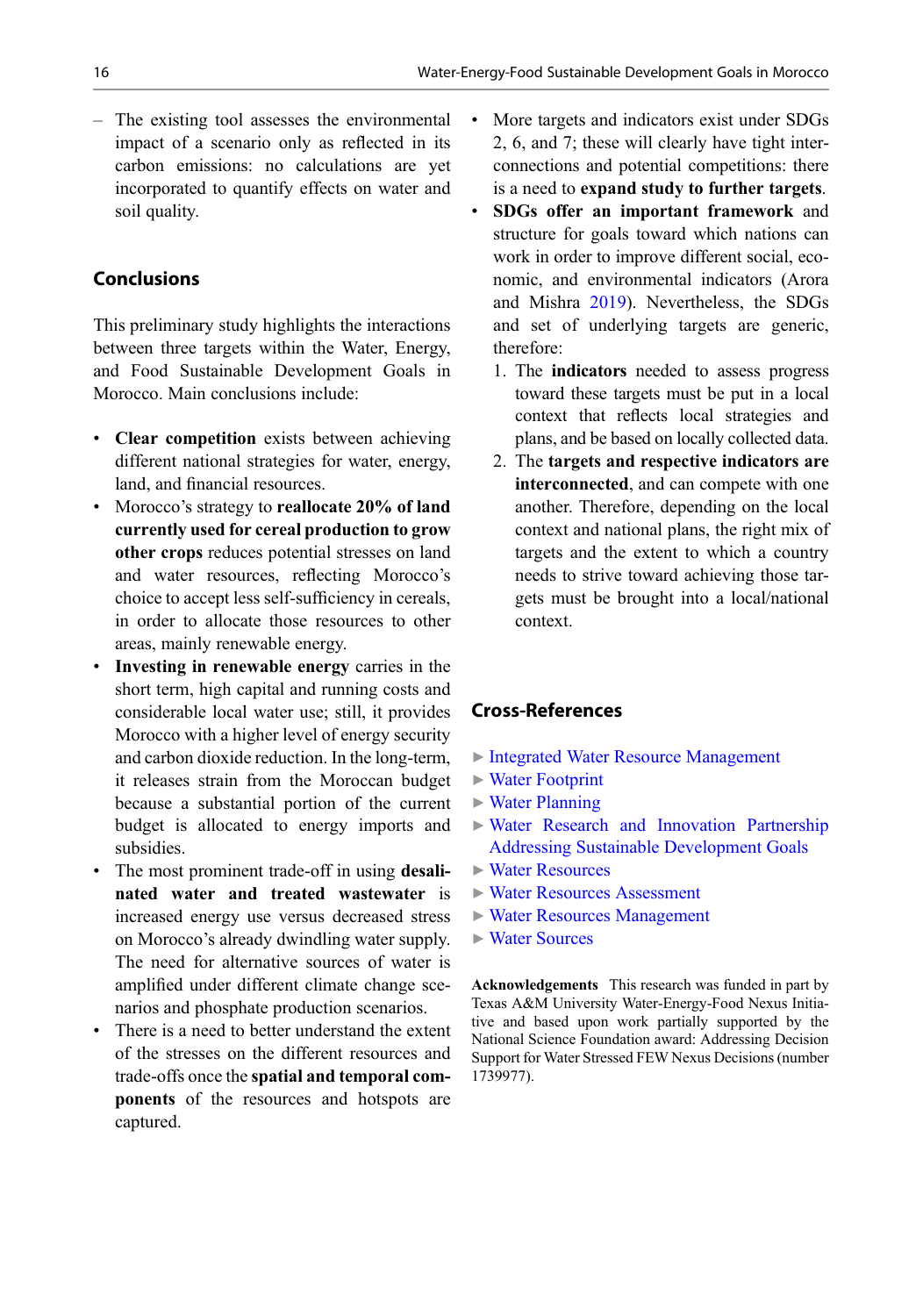#### <span id="page-16-0"></span>References

- Abdelhamid B (2013) Moroccan water strategy. Kingdom of Morocco Ministry Delegate to the minister of Energy Mines, Water and Environment, in charge of water. Retrieved from: [http://oas.gsfc.nasa.gov/MenaWisp/Meet](http://oas.gsfc.nasa.gov/MenaWisp/Meetings/Morocco201312/ABenabdelfadel20131202.pdf) [ings/Morocco201312/ABenabdelfadel20131202.pdf](http://oas.gsfc.nasa.gov/MenaWisp/Meetings/Morocco201312/ABenabdelfadel20131202.pdf)
- African Development Bank (2009) PROJECT: National Irrigation Water Saving Programme Support Project (PAPNEEI) for Kingdom of Morocco. Retrieved from: [http://www.afdb.org/](http://www.afdb.org/fileadmin/uploads/afdb/Documents/Project-and-Operations/Morocco%20-%20The%20National%20Irrigation%20WAater%20Saving%20Programme%20Support%20Project%20(PAPNEEI)%20EN_01.pdf)fileadmin/ [uploads/afdb/Documents/Project-and-Operations/](http://www.afdb.org/fileadmin/uploads/afdb/Documents/Project-and-Operations/Morocco%20-%20The%20National%20Irrigation%20WAater%20Saving%20Programme%20Support%20Project%20(PAPNEEI)%20EN_01.pdf) [Morocco%20-%20The%20National%20Irrigation%](http://www.afdb.org/fileadmin/uploads/afdb/Documents/Project-and-Operations/Morocco%20-%20The%20National%20Irrigation%20WAater%20Saving%20Programme%20Support%20Project%20(PAPNEEI)%20EN_01.pdf) [20WAater%20Saving%20Programme%20Support%](http://www.afdb.org/fileadmin/uploads/afdb/Documents/Project-and-Operations/Morocco%20-%20The%20National%20Irrigation%20WAater%20Saving%20Programme%20Support%20Project%20(PAPNEEI)%20EN_01.pdf) [20Project%20\(PAPNEEI\)%20EN\\_01.pdf](http://www.afdb.org/fileadmin/uploads/afdb/Documents/Project-and-Operations/Morocco%20-%20The%20National%20Irrigation%20WAater%20Saving%20Programme%20Support%20Project%20(PAPNEEI)%20EN_01.pdf)
- Agricultural Development Agency (2008) Green Morocco Plan (2008). Retrieved through [https://www.google.](https://www.google.com/url?sa=t&rct=j&q=&esrc=s&source=web&cd=3&ved=0ahUKEwjWppOal7TLAhXqsIMKHevnCp4QFggtMAI&url=http%3A%2F%2Fwww.austarab.com.au%2FLiteratureRetrieve.aspx%3FID%3D105681&usg=AFQjCNEB6FgA9mMBnUjbk7G3hS12JpOfmQ&sig2=h8jlgW_kSWM2p25W0mDGlA&cad=rja) [com/url?sa](https://www.google.com/url?sa=t&rct=j&q=&esrc=s&source=web&cd=3&ved=0ahUKEwjWppOal7TLAhXqsIMKHevnCp4QFggtMAI&url=http%3A%2F%2Fwww.austarab.com.au%2FLiteratureRetrieve.aspx%3FID%3D105681&usg=AFQjCNEB6FgA9mMBnUjbk7G3hS12JpOfmQ&sig2=h8jlgW_kSWM2p25W0mDGlA&cad=rja)=[t&rct](https://www.google.com/url?sa=t&rct=j&q=&esrc=s&source=web&cd=3&ved=0ahUKEwjWppOal7TLAhXqsIMKHevnCp4QFggtMAI&url=http%3A%2F%2Fwww.austarab.com.au%2FLiteratureRetrieve.aspx%3FID%3D105681&usg=AFQjCNEB6FgA9mMBnUjbk7G3hS12JpOfmQ&sig2=h8jlgW_kSWM2p25W0mDGlA&cad=rja)=[j&q](https://www.google.com/url?sa=t&rct=j&q=&esrc=s&source=web&cd=3&ved=0ahUKEwjWppOal7TLAhXqsIMKHevnCp4QFggtMAI&url=http%3A%2F%2Fwww.austarab.com.au%2FLiteratureRetrieve.aspx%3FID%3D105681&usg=AFQjCNEB6FgA9mMBnUjbk7G3hS12JpOfmQ&sig2=h8jlgW_kSWM2p25W0mDGlA&cad=rja)=[&esrc](https://www.google.com/url?sa=t&rct=j&q=&esrc=s&source=web&cd=3&ved=0ahUKEwjWppOal7TLAhXqsIMKHevnCp4QFggtMAI&url=http%3A%2F%2Fwww.austarab.com.au%2FLiteratureRetrieve.aspx%3FID%3D105681&usg=AFQjCNEB6FgA9mMBnUjbk7G3hS12JpOfmQ&sig2=h8jlgW_kSWM2p25W0mDGlA&cad=rja)=[s&source](https://www.google.com/url?sa=t&rct=j&q=&esrc=s&source=web&cd=3&ved=0ahUKEwjWppOal7TLAhXqsIMKHevnCp4QFggtMAI&url=http%3A%2F%2Fwww.austarab.com.au%2FLiteratureRetrieve.aspx%3FID%3D105681&usg=AFQjCNEB6FgA9mMBnUjbk7G3hS12JpOfmQ&sig2=h8jlgW_kSWM2p25W0mDGlA&cad=rja)=[web&](https://www.google.com/url?sa=t&rct=j&q=&esrc=s&source=web&cd=3&ved=0ahUKEwjWppOal7TLAhXqsIMKHevnCp4QFggtMAI&url=http%3A%2F%2Fwww.austarab.com.au%2FLiteratureRetrieve.aspx%3FID%3D105681&usg=AFQjCNEB6FgA9mMBnUjbk7G3hS12JpOfmQ&sig2=h8jlgW_kSWM2p25W0mDGlA&cad=rja) [c d](https://www.google.com/url?sa=t&rct=j&q=&esrc=s&source=web&cd=3&ved=0ahUKEwjWppOal7TLAhXqsIMKHevnCp4QFggtMAI&url=http%3A%2F%2Fwww.austarab.com.au%2FLiteratureRetrieve.aspx%3FID%3D105681&usg=AFQjCNEB6FgA9mMBnUjbk7G3hS12JpOfmQ&sig2=h8jlgW_kSWM2p25W0mDGlA&cad=rja) =  $3 \&$

[ved](https://www.google.com/url?sa=t&rct=j&q=&esrc=s&source=web&cd=3&ved=0ahUKEwjWppOal7TLAhXqsIMKHevnCp4QFggtMAI&url=http%3A%2F%2Fwww.austarab.com.au%2FLiteratureRetrieve.aspx%3FID%3D105681&usg=AFQjCNEB6FgA9mMBnUjbk7G3hS12JpOfmQ&sig2=h8jlgW_kSWM2p25W0mDGlA&cad=rja)¼[0ahUKEwjWppOal7TLAhXqsIMKHevnCp4QFg](https://www.google.com/url?sa=t&rct=j&q=&esrc=s&source=web&cd=3&ved=0ahUKEwjWppOal7TLAhXqsIMKHevnCp4QFggtMAI&url=http%3A%2F%2Fwww.austarab.com.au%2FLiteratureRetrieve.aspx%3FID%3D105681&usg=AFQjCNEB6FgA9mMBnUjbk7G3hS12JpOfmQ&sig2=h8jlgW_kSWM2p25W0mDGlA&cad=rja) [gtMAI&url](https://www.google.com/url?sa=t&rct=j&q=&esrc=s&source=web&cd=3&ved=0ahUKEwjWppOal7TLAhXqsIMKHevnCp4QFggtMAI&url=http%3A%2F%2Fwww.austarab.com.au%2FLiteratureRetrieve.aspx%3FID%3D105681&usg=AFQjCNEB6FgA9mMBnUjbk7G3hS12JpOfmQ&sig2=h8jlgW_kSWM2p25W0mDGlA&cad=rja)=[http%3A%2F%2Fwww.austarab.com.au%](https://www.google.com/url?sa=t&rct=j&q=&esrc=s&source=web&cd=3&ved=0ahUKEwjWppOal7TLAhXqsIMKHevnCp4QFggtMAI&url=http%3A%2F%2Fwww.austarab.com.au%2FLiteratureRetrieve.aspx%3FID%3D105681&usg=AFQjCNEB6FgA9mMBnUjbk7G3hS12JpOfmQ&sig2=h8jlgW_kSWM2p25W0mDGlA&cad=rja) [2FLiteratureRetrieve.aspx%3FID%3D105681&](https://www.google.com/url?sa=t&rct=j&q=&esrc=s&source=web&cd=3&ved=0ahUKEwjWppOal7TLAhXqsIMKHevnCp4QFggtMAI&url=http%3A%2F%2Fwww.austarab.com.au%2FLiteratureRetrieve.aspx%3FID%3D105681&usg=AFQjCNEB6FgA9mMBnUjbk7G3hS12JpOfmQ&sig2=h8jlgW_kSWM2p25W0mDGlA&cad=rja) [usg](https://www.google.com/url?sa=t&rct=j&q=&esrc=s&source=web&cd=3&ved=0ahUKEwjWppOal7TLAhXqsIMKHevnCp4QFggtMAI&url=http%3A%2F%2Fwww.austarab.com.au%2FLiteratureRetrieve.aspx%3FID%3D105681&usg=AFQjCNEB6FgA9mMBnUjbk7G3hS12JpOfmQ&sig2=h8jlgW_kSWM2p25W0mDGlA&cad=rja)¼[AFQjCNEB6FgA9mMBnUjbk7G3hS12JpOfm](https://www.google.com/url?sa=t&rct=j&q=&esrc=s&source=web&cd=3&ved=0ahUKEwjWppOal7TLAhXqsIMKHevnCp4QFggtMAI&url=http%3A%2F%2Fwww.austarab.com.au%2FLiteratureRetrieve.aspx%3FID%3D105681&usg=AFQjCNEB6FgA9mMBnUjbk7G3hS12JpOfmQ&sig2=h8jlgW_kSWM2p25W0mDGlA&cad=rja) [Q&sig2](https://www.google.com/url?sa=t&rct=j&q=&esrc=s&source=web&cd=3&ved=0ahUKEwjWppOal7TLAhXqsIMKHevnCp4QFggtMAI&url=http%3A%2F%2Fwww.austarab.com.au%2FLiteratureRetrieve.aspx%3FID%3D105681&usg=AFQjCNEB6FgA9mMBnUjbk7G3hS12JpOfmQ&sig2=h8jlgW_kSWM2p25W0mDGlA&cad=rja)=[h8jlgW\\_kSWM2p25W0mDGlA&cad](https://www.google.com/url?sa=t&rct=j&q=&esrc=s&source=web&cd=3&ved=0ahUKEwjWppOal7TLAhXqsIMKHevnCp4QFggtMAI&url=http%3A%2F%2Fwww.austarab.com.au%2FLiteratureRetrieve.aspx%3FID%3D105681&usg=AFQjCNEB6FgA9mMBnUjbk7G3hS12JpOfmQ&sig2=h8jlgW_kSWM2p25W0mDGlA&cad=rja)=[rja](https://www.google.com/url?sa=t&rct=j&q=&esrc=s&source=web&cd=3&ved=0ahUKEwjWppOal7TLAhXqsIMKHevnCp4QFggtMAI&url=http%3A%2F%2Fwww.austarab.com.au%2FLiteratureRetrieve.aspx%3FID%3D105681&usg=AFQjCNEB6FgA9mMBnUjbk7G3hS12JpOfmQ&sig2=h8jlgW_kSWM2p25W0mDGlA&cad=rja)

- Al monitor (2014) The pulse of the Middle East. Green morocco plan focuses on sustainable agriculture. Retrieved from: [http://www.al-monitor.com/pulse/busi](http://www.al-monitor.com/pulse/business/2014/10/httpalhayatcomarticles4906517%2D%2D%2D%2D.html) [ness/2014/10/httpalhayatcomarticles4906517%2D%](http://www.al-monitor.com/pulse/business/2014/10/httpalhayatcomarticles4906517%2D%2D%2D%2D.html) [2D%2D%2D.html](http://www.al-monitor.com/pulse/business/2014/10/httpalhayatcomarticles4906517%2D%2D%2D%2D.html)
- Albrecht TR, Crootof A, Scott CA (2018) The waterenergy-food nexus: a systematic review of methods for nexus assessment. Environ Res Lett 13(4):043002. <https://doi.org/10.1088/1748-9326/aaa9c6>
- Anwar Sounny-Slitine M, Bensalem S (2011). Morocco energy dependent today, energy leader tomorrow. Retrieved from: [https://liberalarts.utexas.edu/](https://liberalarts.utexas.edu/files/1296794)files/ [1296794](https://liberalarts.utexas.edu/files/1296794)
- Arora NK, Mishra I (2019) United Nations sustainable development goals 2030 and environmental sustainability: race against time. Environ Sustain 2(4):339– 342. <https://doi.org/10.1007/s42398-019-00092-y>
- Beisheim M (2013) The water, energy and food security nexus how to govern complex risks to sustainable supply?. SWP Comments 32, German Institute for International and Security Affairs
- Berkat O, Tazi M (2006). Food Agricultural Organization. Country Profile on Morocco [http://www.fao.org/ag/](http://www.fao.org/ag/AGP/AGPC/doc/Counprof/Morocco/morocco.htm) [AGP/AGPC/doc/Counprof/Morocco/morocco.htm](http://www.fao.org/ag/AGP/AGPC/doc/Counprof/Morocco/morocco.htm)
- Biggs EM, Bruce E, Boruff B, Duncan JM, Horsley J, Pauli N et al (2015) Sustainable development and the water– energy–food nexus: a perspective on livelihoods. Environ Sci Pol 54:389–397. [https://doi.org/10.1016/j.envsci.](https://doi.org/10.1016/j.envsci.2015.08.002) [2015.08.002.](https://doi.org/10.1016/j.envsci.2015.08.002) Retrieved from: [http://www.sciencedirect.](http://www.sciencedirect.com/science/article/pii/S1462901115300563%23fig0010) [com/science/article/pii/S1462901115300563#](http://www.sciencedirect.com/science/article/pii/S1462901115300563%23fig0010)fig0010
- Bizikova L, Roy D, Swanson D, Venema HD, McCandless M (2014) Water-energy-food nexus and agricultural investment: a sustainable development guidebook, Winnipeg, Canada: International Institute for

Sustainable Development (IISD). Available at: [http://](http://www.iisd.org/pdf/2014/WEF_guidebook.pdf) [www.iisd.org/pdf/2014/WEF\\_guidebook.pdf](http://www.iisd.org/pdf/2014/WEF_guidebook.pdf)

- Boelee E, Hoa E, Chiramba T (2014) UNEP's engagement in the water-energy-food nexus. Bonn 2014 conference, sustainability in the water-energy-food nexus
- Brandi C, Richerzhagen C, Stepping K (2013) Post 2015: why is the water-energy-land nexus important for the future development agenda?. Briefing Paper 3/2013, Stockholm Environment Institute
- CIA (2015) World FactBook: Morocco. Retrieved from [https://www.cia.gov/library/publications/the-world](https://www.cia.gov/library/publications/the-world-factbook/geos/mo.html)[factbook/geos/mo.html](https://www.cia.gov/library/publications/the-world-factbook/geos/mo.html)
- Daher BT, Mohtar RH (2015) Water–energy–food (WEF) nexus tool 2.0: guiding integrative resource planning and decision-making. Water Int. [https://doi.org/10.](https://doi.org/10.1080/02508060.2015.1074148) [1080/02508060.2015.1074148](https://doi.org/10.1080/02508060.2015.1074148)
- El Badraoui MH, Berdai M (2011) Adaptation of the waterenergy system to climate change: National Study – Morocco. PlanBleu. Retrieved from: [http://planbleu.](http://planbleu.org/sites/default/files/publications/eau_energie_cc_maroc_en.pdf) org/sites/default/fi[les/publications/eau\\_energie\\_cc\\_](http://planbleu.org/sites/default/files/publications/eau_energie_cc_maroc_en.pdf) [maroc\\_en.pdf](http://planbleu.org/sites/default/files/publications/eau_energie_cc_maroc_en.pdf)
- ESCWA (2015) Conceptual frameworks for understanding the water, energy and food security nexus. [http://css.](http://css.escwa.org.lb/SDPD/3581/WP1A.pdf) [escwa.org.lb/SDPD/3581/WP1A.pdf](http://css.escwa.org.lb/SDPD/3581/WP1A.pdf)
- FAO (2013) Agricultural production in Morocco 2013. Retrieved from: [http://faostat3.fao.org/download/G1/](http://faostat3.fao.org/download/G1/GU/E) [GU/E](http://faostat3.fao.org/download/G1/GU/E)
- FAO (2014a) The water-energy-food nexus at FAO, Concept Note. Food and Agriculture Organization of the United Nations, Rome
- FAO (2014b) Walking the nexus talk: assessing the waterenergy-food nexus in the context of the sustainable energy for all initiative. Food and Agriculture Organization of the United Nations, Rome
- FAO Aquastat (2016) Morocco fact sheet. Retrieved from [http://www.fao.org/nr/water/aquastat/data/cf/readPdf.](http://www.fao.org/nr/water/aquastat/data/cf/readPdf.html?f=MAR-CF_eng.pdf) [html?f](http://www.fao.org/nr/water/aquastat/data/cf/readPdf.html?f=MAR-CF_eng.pdf)=[MAR-CF\\_eng.pdf](http://www.fao.org/nr/water/aquastat/data/cf/readPdf.html?f=MAR-CF_eng.pdf)
- Hoff H (2011) Understanding the nexus. Background paper for the Bonn2011 conference: the water, energy and food security nexus. Stockholm Environment Institute, Stockholm
- International Council for Science (ICSU) (2017) A Guide to SDG Interactions: from Science to Implementation [D.J. Griggs, M. Nilsson, A. Stevance, D. McCollum (eds)]. International Council for Science, Paris. Retrieved from: [https://www.icsu.org/cms/2017/05/](https://www.icsu.org/cms/2017/05/SDGs-Guide-to-Interactions.pdf) [SDGs-Guide-to-Interactions.pdf](https://www.icsu.org/cms/2017/05/SDGs-Guide-to-Interactions.pdf)
- International Energy Agency (2014). Morocco in-depth energy review. Ministère de l'Energie, des Mines, de l'Eau et de environmental; Département de l'Energie et des Mines (2011), "Statistique Energetiques", p 4
- IRENA (International Renewable Energy Agency) (2015) Renewable energy in the water, energy & food nexus. Rabia Ferroukhi, Divyam Nagpal, Alvaro Lopez-Peña and Troy Hodges, Rabi H. Mohtar, Bassel Daher, Samia Mohtar, Martin Keulertz (eds), 124p. Abu Dhabi, United Arab Emirates
- Mohtar RH, Daher B (2012) Water, energy, and food: the ultimate nexus. In: Dennis R. Heldman, Carmen I.